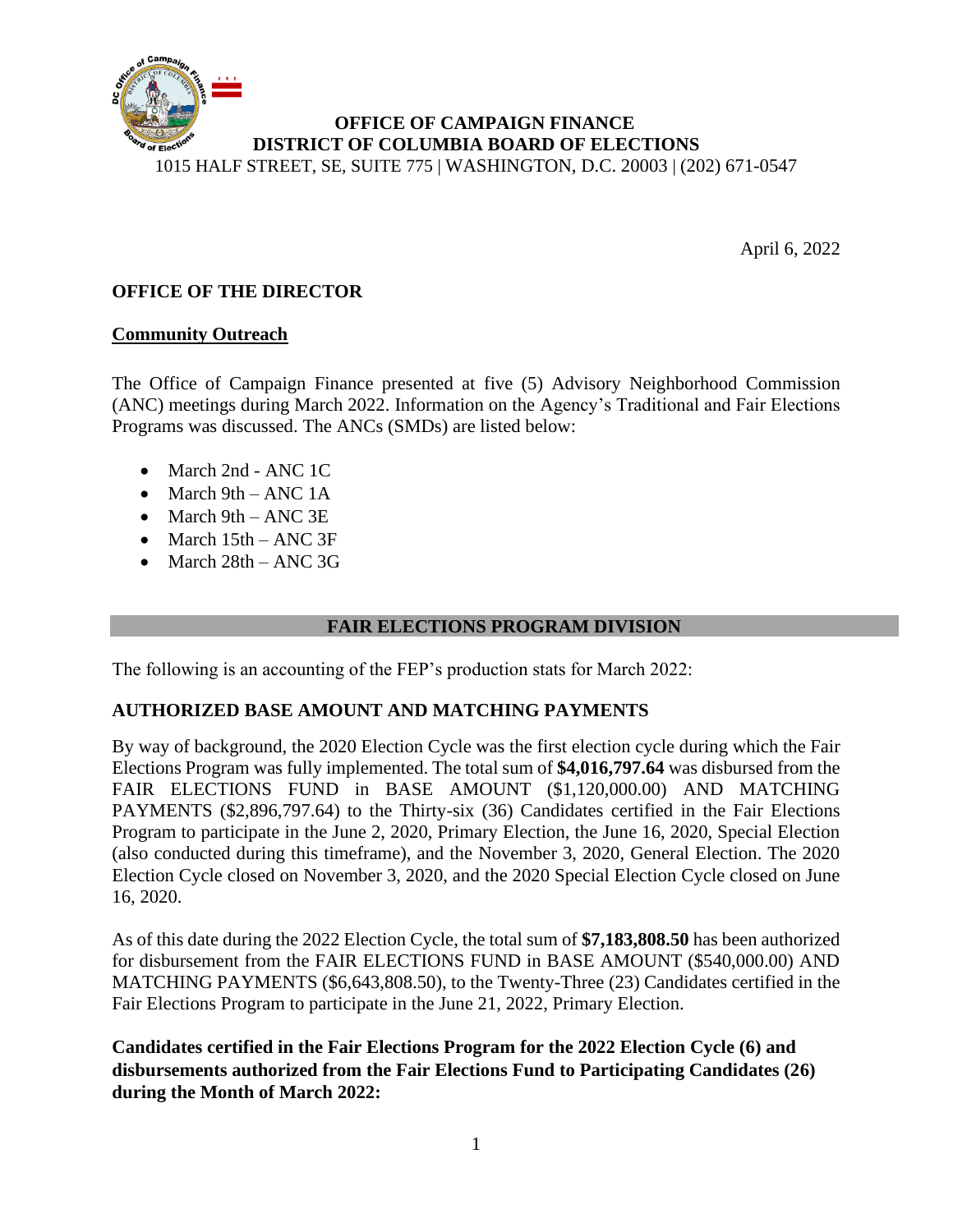- 1. Nate Fleming, Committee to Elect Nate Fleming. The Candidate was certified on March 1, 2022, as a Participating Candidate in the FEP in the June 21, 2022, Primary Election for the Covered Office of At-Large Member of the Council, and the sums of \$20,000.00, for the First Half of the Base Amount Payment for this Covered Office and \$67,602.25 in Matching Payments were authorized for disbursement.
- 2. Brian L. Schwalb, Brian for DC. The Candidate was certified on March 1, 2022, as a Participating Candidate in the FEP in the June 21, 2022, Primary Election for the Covered Office of Attorney General, and the sums of \$20,000.00, for the First Half of the Base Amount Payment for this Covered Office and \$432,160.00 in Matching Payments were authorized for disbursement.
- 3. Gordon Fletcher, Gordon Fletcher for Ward 5. On March 14, 2022, the sum of \$23,375.00 was authorized for disbursement in additional Matching Payments to the previously certified Participating Candidate.
- 4. Robert White, Robert for DC. On March 10, 2022, the sum of \$125.00 was authorized for additional Matching Payments to the previously certified Participating Candidate.
- 5. Robert White, Robert for DC. On March 14, 2022, the sum of \$223,871.25 was authorized for additional Matching Payments to the previously certified Participating Candidate.
- 6. Sabel Harris, Committee to Elect Sabel Harris. On March 14, 2022, the sum of \$6,165.00 was authorized for additional Matching Payments to the previously certified Participating Candidate.
- 7. Brianne Nadeau, Brianne for DC 2022. On March 14, 2022, the sum of \$340.00 was authorized in additional Matching Payments to this previously certified Participating Candidate.
- 8. Zachary Parker, Friends of Zachary Parker 2022. On March 14, 2022, the sum of \$34,913.75 was authorized in additional Matching Payments to this previously certified Participating Candidate.
- 9. Erin Palmer, Erin for DC. On March 14, 2022, the sum of \$49,001.25 was authorized in additional Matching Payments to this previously certified Participating Candidate.
- 10. Dexter Williams, Friends of Dexter. On March 14, 2022, the sum of \$3,800.00 was authorized in additional Matching Payments to this previously certified Participating Candidate.
- 11. Muriel Bowser, Re-Elect Muriel Bowser Our Mayor 2022. On March 14, 2022, the sum of \$572,320.00 was authorized for disbursement in additional Matching Payments to this previously certified Participating Candidate.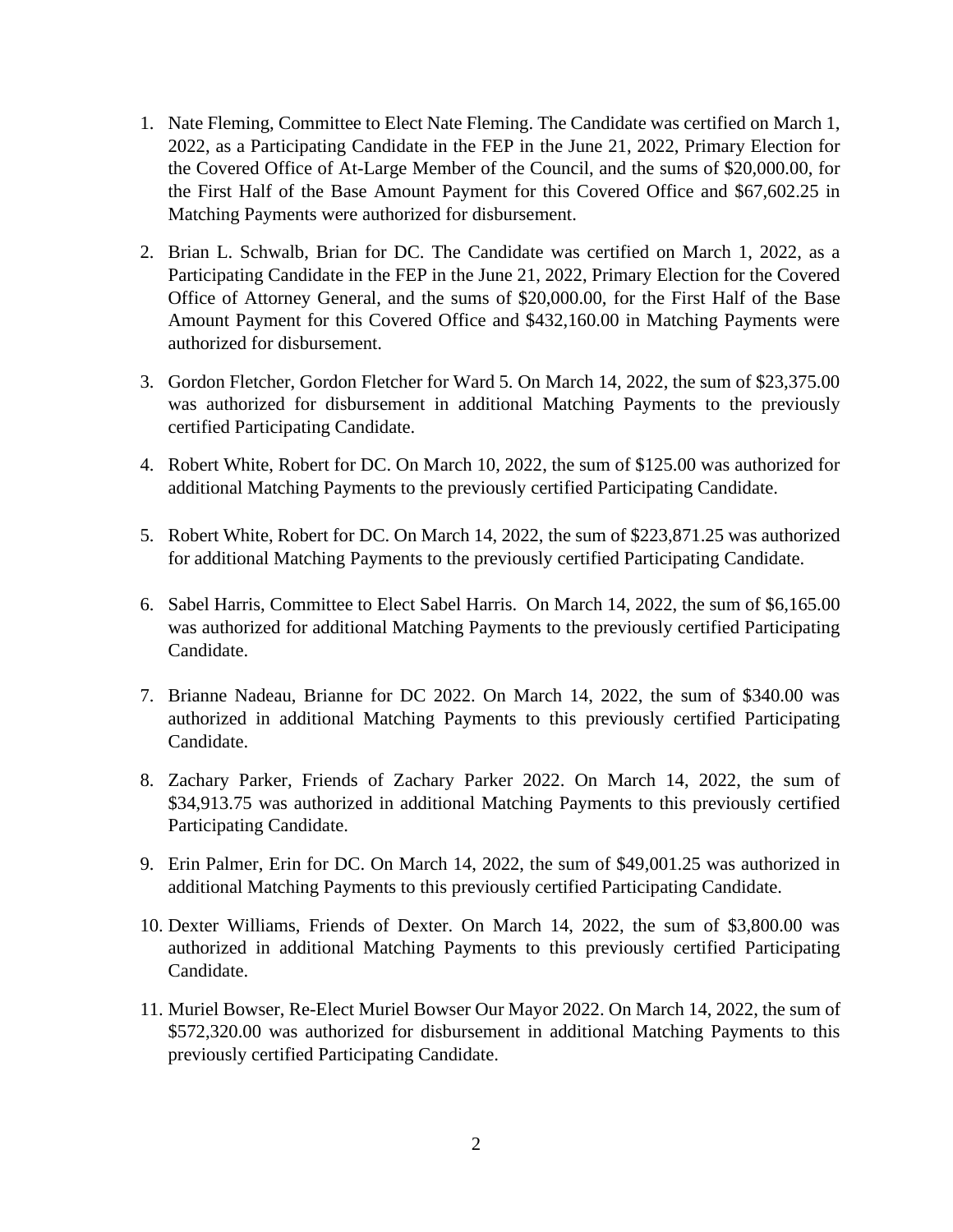- 12. Vincent Orange, Orange Ward 5. On March 14, 2022, the sum of \$16,550.00 was authorized in additional Matching Payments to this previously certified Participating Candidate.
- 13. Bradley Thomas, Bradley Thomas for DC Council 2022. On March 14, 2022, the sum of \$6,026.00 was authorized in additional Matching Payments to this previously certified Participating Candidate.
- 14. Faith Hubbard, Friends of Faith for Ward 5 2022. On March 14, 2022, the sum of \$32,500.00 was authorized in additional Matching Payments to this previously certified Participating Candidate.
- 15. Charles Allen, Re-Elect Charles Allen for Ward 6 2022. On March 14, 2022, the sum of \$11,552.50 was authorized for disbursement in additional Matching Payments to this previously certified Participating Candidate.
- 16. William Phillip Thomas, Phil for Ward 3. The Candidate was certified on March 15, 2022, as a Participating Candidate in the FEP in the June 21, 2022, Primary Election for the Covered Office of Member of the Council for Ward 3, and the sums of \$20,000.00, for the First Half of the Base Amount Payment for this Covered Office and \$48,850.00 in Matching Payments were authorized for disbursement.
- 17. Patricia Duncan, Tricia Duncan for Ward 3. The Candidate was certified on March 15, 2022, as a Participating Candidate in the FEP in the June 21, 2022, Primary Election for the Covered Office of Member of the Council for Ward 3, and the sums of \$20,000.00, for the First Half of the Base Amount Payment for this Covered Office and \$40,125.00 in Matching Payments were authorized for disbursement.
- 18. Brianne Nadeau, Brianne for DC 2022. On March 15, 2022, the sum of \$9,273.75 was authorized in additional Matching Payments to this previously certified Participating Candidate.
- 19. Kenyan McDuffie, McDuffie 2022. On March 16, 2022, the sum of \$154,225.00 was authorized in additional Matching Payments to this previously certified Participating Candidate.
- 20. Brian L. Schwalb, Brian for DC. On March 16, 2022, the sum of \$116,650.00 was authorized in additional Matching Payments to this previously certified Participating Candidate.
- 21. Matthew Frumin, Matthew Frumin for Ward 3. The Candidate was certified on March 18, 2022, as a Participating Candidate in the FEP in the June 21, 2022, Primary Election for the Covered Office of Member of the Council for Ward 3, and the sums of \$20,000.00, for the First Half of the Base Amount Payment for this Covered Office and \$88,375.00 in Matching Payments were authorized for disbursement.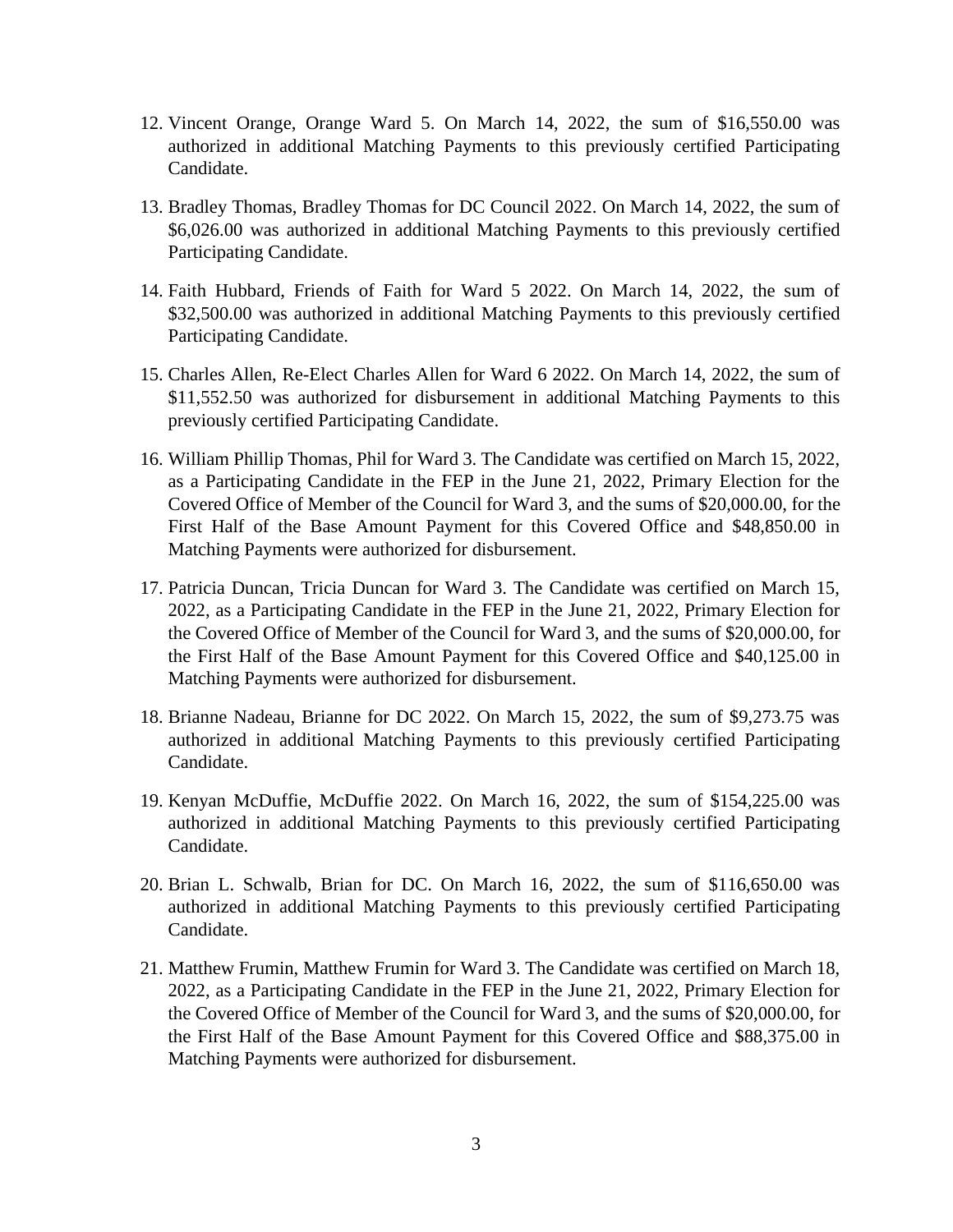- 22. Sharece Crawford, DC for Sharece Crawford. On March 18, 2022, the sum of \$2,870.00 was authorized in additional Matching Payments to this previously certified Participating Candidate.
- 23. Anita Bonds, Anita Bonds 2022. On March 21, 2022, the sum of \$13,185.00 was authorized for disbursement in additional Matching Payments to the previously certified Participating Candidate.
- 24. David Krucoff, David for Ward 3. The Candidate was certified on March 26, 2022, as a Participating Candidate in the FEP in the June 21, 2022, Primary Election for the Covered Office of Member of the Council for Ward 3, and the sums of \$20,000.00, for the First Half of the Base Amount Payment for this Covered Office and \$32,332.50 in Matching Payments were authorized for disbursement.
- 25. Lisa Gore, Friends of Lisa Gore. On March 26, 2022, the sum of \$7,977.20 was authorized for disbursement in additional Matching Payments to the previously certified Participating Candidate.
- 26. Muriel Bowser, Re-Elect Muriel Bowser Our Mayor 2022. On March 25, 2022, the sum of \$7,875.00 was authorized for disbursement in additional Matching Payments to this previously certified Participating Candidate.

# **DESK REVIEWS AND OTHER ACTIVITIES**

Desk Reviews of the March 10<sup>th</sup>, 2022, Reports and Amended Reports of Receipts and Expenditures ……………………………………….…………………..…………. Fifty-Eight (58) Requests for Additional Information (RFAI) Letters ………………...…………… Thirty-One (31)

Candidate/Treasurer Consultations:

- 1. DC for Sharece Crawford March 1, 2022
- 2. Committee to Elect Nate Fleming March 1, 2022
- 3. Brian for DC March 1, 2022
- 4. Phil for Ward 3- March 15, 2022
- 5. Tricia Duncan for Ward 3 March 15, 2022
- 6. Matthew Frumin for Ward 3 March 18, 2022

### **REMITTED FUNDS**

As of March 30, 2022, the total sum of **\$153,261.39** has been remitted for deposit in the Fair Elections Fund from the campaign operations of Participating Candidates in the 2020 Election Cycle and the June 16, 2020, Special Election.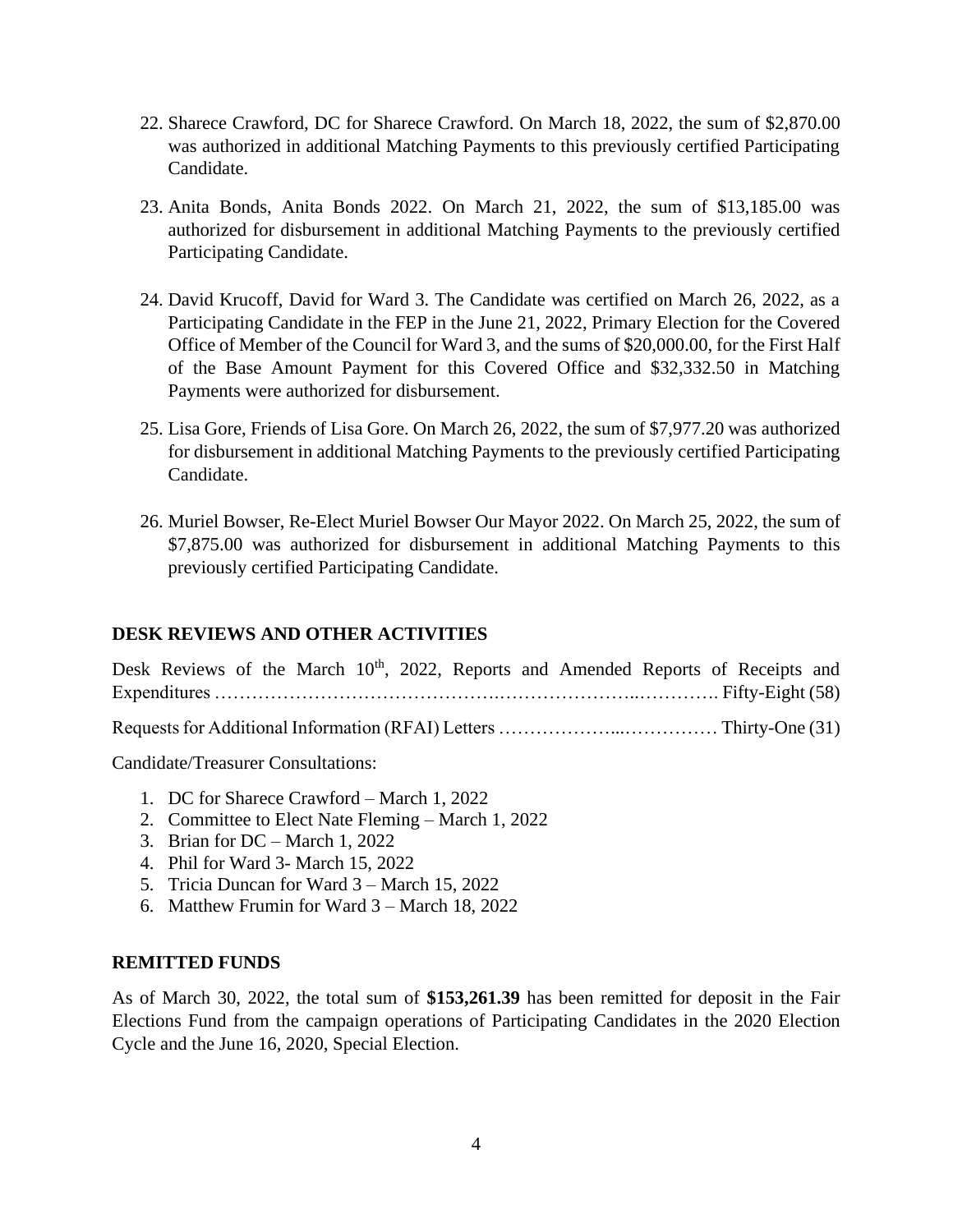On March 18, 2022, the Mary Cheh, Cheh 2022 Principal Campaign Committee remitted the sum of \$65,509.51 from the campaign operations of a Certified Candidate who withdrew as a Participating Candidate in the 2022 Primary Election Cycle.

# **ONGOING POST-ELECTION FULL FIELD AUDITS**

The following thirty-three (33) Post-Election Audits are currently ongoing before the Fair Elections Program at various stages, including Audit Documentation received and Audit in progress; Audit Complete and the Preliminary Statement of Findings issued, and/or Response received and Under Review/Draft Final Audit submitted to the Audit Manager and Under Review; and Failure to submit Audit Documentation and Referred to the Office of the General Counsel (OGC). Please note that Draft Audits for seventeen (17) of the Post-Election Audits are currently under the review of the Audit Manager for issuance of the Final Audit Report.

**Post-Election Audits – The June 2, 2020, Primary Election** (Audits initiated on June 19, 2020, of the Campaign Operations of those Candidates who did not proceed to the General Election):

- 1. Green for Ward 7 Audit documentation received on August 6, 2020. Draft Final Statement of Audit Findings submitted to FEP Manager for review on January 4, 2022.
- 2. Kelvin Brown for DC Council Ward 7 Partial Audit documentation received June 23, 2021. Audit in progress.
- 3. Evans 2020 Audit complete. **Preliminary Statement of Findings issued on April 15, 2021.** Response submitted on May 21, 2021. Draft Final Statement of Audit Findings submitted to the FEP Manager for review on January 21, 2022.
- 4. Yilin for Ward 2 Audit complete. **Preliminary Statement of Findings issued on April 15, 2021.** Response submitted on May 21, 2021. Draft Final Statement of Audit Findings submitted to the FEP Manager for review on January 21, 2022.
- 5. Patrick Kennedy for Ward 2 Audit complete. **Preliminary Statement of Findings issued on August 5, 2021.** Response submitted on July 15, 2021. Draft Final Statement of Audit Findings submitted to the FEP Manager for review on January 14, 2022.
- 6. Mike for Ward 8 Audit complete. **Preliminary Statement of Finding issued on June 23, 2021**.Response submitted on July 14, 2021. Draft Final Statement of Audit Findings submitted to the FEP Manager for review on January 10, 2022.
- 7. Kishan for DC 2020 Referred to the Office of the General Counsel (OGC) on February 16, 2021, for failure to submit the required documentation. Hearing held on March 10, 2021, no response from Committee, 2nd Hearing held on March 25, 2021 no response from Committee. The OGC issued an Order on April 20, 2021, and the Committee was fined One Thousand Five Hundred Dollars (\$1,500.00). Will state Audit based on documentation received.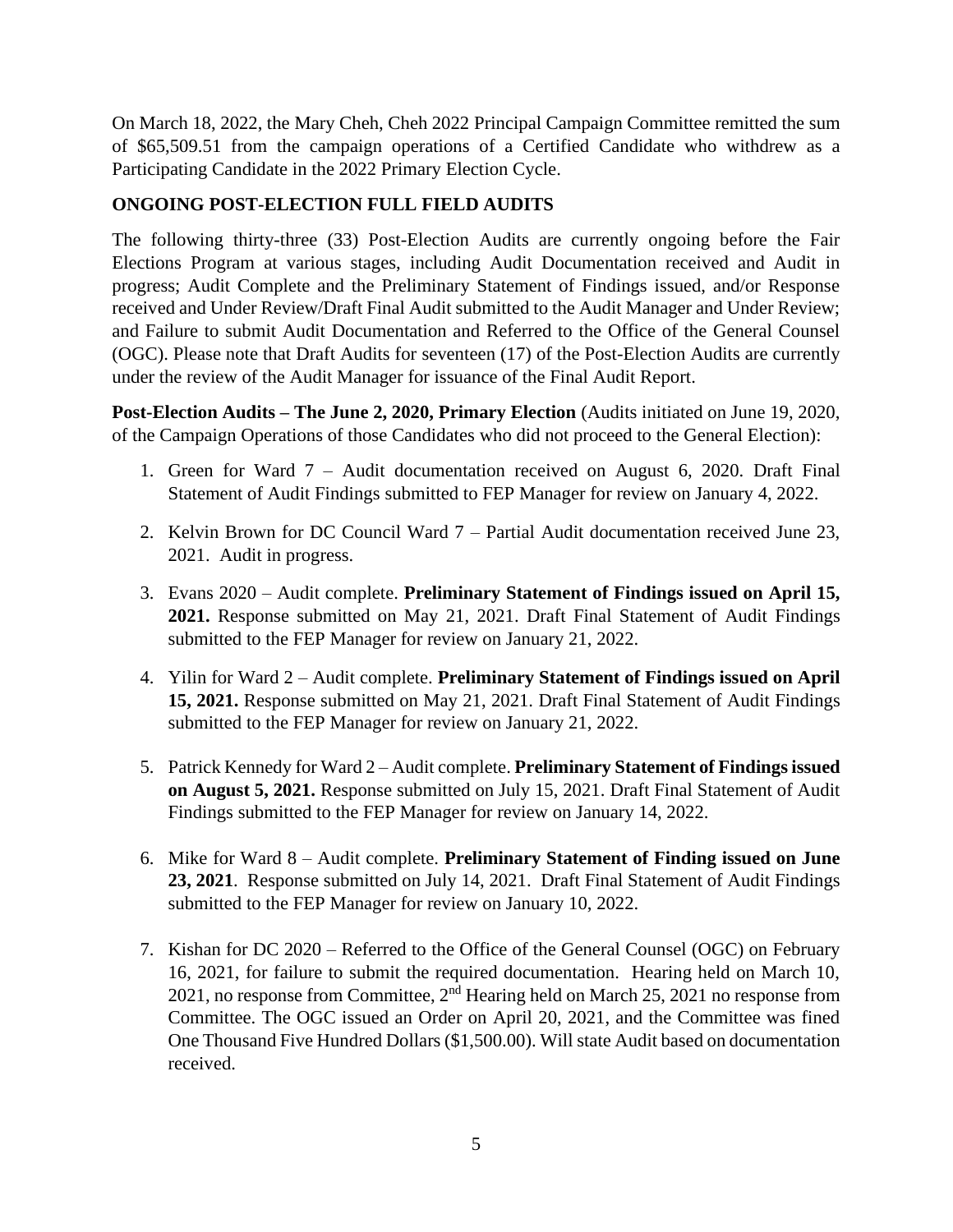- 8. Jordan Grossman for Ward 2 Audit complete. **Preliminary Statement of Finding issued on June 30, 2021.** Response submitted July 12, 2021. Draft Final Statement of Audit Findings submitted to the FEP Manager for review on January 17, 2022.
- 9. John Fanning for Ward 2 Extension approved until October 12, 2020, for submission of financial records. Documentation was not received. Referred to the Office of the General Counsel (OGC) on February 12, 2021.
- 10. Elect Renee Bowser Audit complete. **Preliminary Statement of Finding issued on June 23, 2021.** Response submitted on July 24, 2021. Draft Final Statement of Audit Findings submitted to the FEP Manager for review on January 14, 2022.

**Post-Election Audits: The June 16, 2020, Special Election** (Audits initiated on July 6, 2020, of the Campaign Operations of those Candidates who participated in the Special Election).

- 1. Kishan Putta, Kishan Putta for Ward 2 Special Election 2020 Audit complete. **Preliminary Statement of Finding issued on June 23, 2021. No response**. Will state Audit based on FEP Preliminary Report. FEP Manager has instructed the assigned Auditor to draft the Final Statement of Audit Findings.
- 2. John Fanning, John Fanning for Ward 2 Special Election 2020 – Extension approved until October 12, 2020, for the submission of the financial records. Documentation was not received. Referred to the Office of the General Counsel (OGC) on February 12, 2021. Enforcement Action pending.
- 3. Jordan Grossman, Jordan Grossman for Ward 2 Special Election Audit complete. **Preliminary Statement of Finding issued on June 30, 2021.** Response received on July 12, 2021. Draft Final Statement of Audit Findings submitted to the FEP Manager for review on January 17, 2022.
- 4. Patrick Kennedy, Patrick Kennedy for Ward 2 Special June 16, 2020 Audit complete. **Preliminary Statement of Finding issued on June 23, 2021.** Response submitted on July 15, 2021. Draft Final Statement of Audit Findings submitted to the FEP Manager for review on January 14, 2022.

**Post-Election Audits: The November 3, 2021, General Election** (Audits initiated on March 30, 2021, of the Campaign Operations of those Candidates who participated in the November 3, 2020, General Election).

- 1. Friends of Allister Chang **Response to Preliminary Statement of Findings issued on August 5, 2021, filed on September 30, 2021**. Draft Final Statement of Audit Findings submitted to the FEP Manager for review on January 20, 2022.
- 2. Chandler for Council Audit documentation has been received. Audit documentation received on September 8, 2021. Audit still in progress.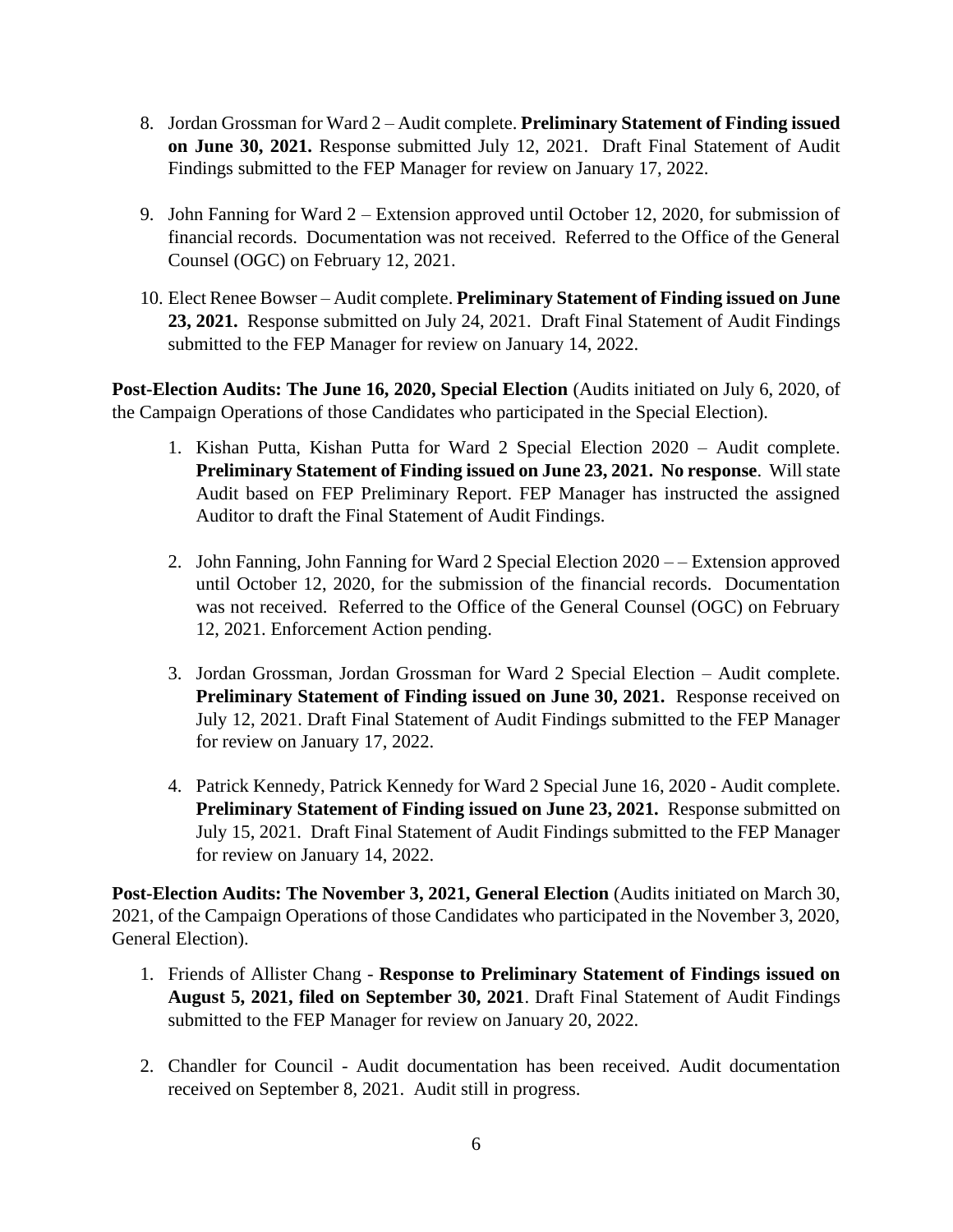- 3. Friends of Christina Henderson Audit complete. **Preliminary Statement of Findings issued on June 23, 2021.** Response received July 9, 2021. Draft Final Statement of Audit Findings submitted to the FEP Manager for review on January 21, 2022.
- 4. Let's Reid 2020 Audit documentation has been received. Audit in progress. Draft Final Statement of Audit Findings submitted to the FEP Manager for review on January 24, 2022.
- 5. Committee to Elect Eboni Rose Thompson for DC SBOE Ward 7 Audit complete. **Preliminary Statement of Finding issued on August 5, 2021.** Response received on September 10, 2021. Draft Final Statement of Audit Findings submitted to the FEP Manager for review on January 17, 2022.
- 6. Ed Lazere for DC Council At-Large Audit documentation received on June 7, 2021. Audit complete. **Preliminary Statement of Findings issued on November 24, 2021.**  Draft Final Statement of Audit Findings submitted to the FEP Manager for review on January 14, 2022.
- 7. Franklin for DC 2020 Audit documentation received on May 7, 2021. Audit in progress.
- 8. Frazier for Ward 4 Audit documentation has been received. Audit complete. **Preliminary Statement of Findings issued on November 24, 2021.** Response received January 11, 2022, under review by the Auditor.
- 9. James for Ward 2 State Board of Education Audit initiated on March 30, 2021, no documentation has been received. Referred to the OGC, Hearing held on August 11, 2021, No one representing the committee attended. OGC will reschedule the Hearing. Audit is in progress, with documentation received. Draft Final Statement of Audit Findings submitted to the FEP Manager for review on January 25, 2022.
- 10. Committee to Elect Janeese Lewis George Audit documentation received on Oct. 4, 2021. Audit in progress. Audit complete and under the review of the FEP Manager.
- 11. Committee to Elect Jeanne' Lewis for City Council Audit documentation received on August 15, 2021. Audit in progress.
- 12. Karen for 7 SBOE 2020 Audit initiated on March 30, 2021. No documentation has been received as of June 30, 2021. Referred to OGC on August 23, 2021. Audit documentation received on Oct. 4, 2021. **Preliminary Statement of Findings issued on November 24, 2021.** Draft Final Statement of Audit Findings submitted to the FEP Manager for review on January 18, 2022.
- 13. Monica Palacio for City Council Audit initiated on March 30, 2021. No documentation has been received as of June 30, 2021. Referred to OGC on August 23, 2021. Audit documentation received on Oct. 5, 2021. Audit in progress.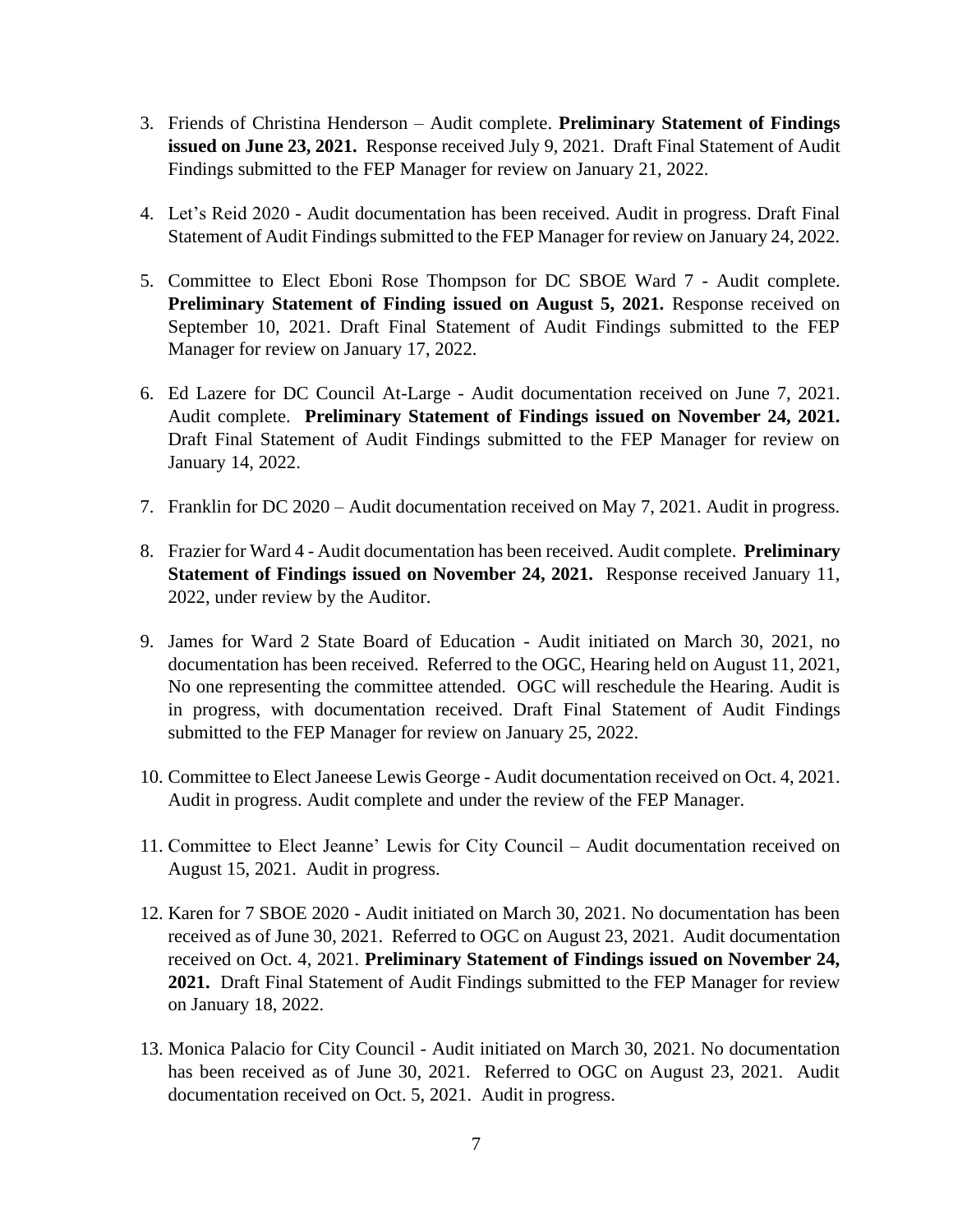- 14. The Committee to Elect Mysiki Valentine Audit initiated on March 30, 2021. No documentation has been received as of June 30, 2021. Referred to the OGC on August 23, 2021. Audit documentation received on Oct. 4, 2021. Draft Final Statement of Audit Findings submitted to the FEP Manager for review on January 21, 2022.
- 15. Re-Elect Trayon White 2020 Audit documents received on June 6, 2021. Audit complete. **Preliminary Statement of Findings issued on November 24, 2021. Response received on January 10, 2022, under review by the Audit Manager.**
- 16. Vincent Orange 2020 Audit documentation has been received. Audit completed. Preliminary Statement of Findings issued on March 1, 2022. Candidate requested an "Abeyance until May 15 or after the June 21 Primary". A continuance was granted until April 19, 2022.
- 17. Will Merrifield for DC Audit documents received on June 6, 2021. Audit in progress.
- 18. Markus For DC Audit initiated on March 30, 2021. No documentation has been received as of June 30, 2021. Referred to OGC on August 23, 2021. Hearing held on October 6, 2021. No one from the Committee attended. Order entered imposing fine of Two Thousand Eight Hundred Fifty Dollars (\$2,850.00) for the failure to respond to the Audit.
- 19. Randy Downs For Ward 2 Audit initiated on March 30, 2021. No documentation received as of June 30, 2021. Referred to OGC on August 23, 2021. Audit documents received on December 1, 2021, audit in progress.

### **PUBLIC INFORMATION AND RECORDS MANAGEMENT DIVISION**

The following is an accounting of the PIRMs production stats for March 2022:

# **FILING OF REPORTS OF RECEIPTS AND EXPENDITURES**

# **Legal Defense Committees 24th Report of Receipts & Expenditures**

| Total number of required filers           |   |
|-------------------------------------------|---|
| Total number of timely filers             |   |
| Total number of late filers               | U |
| Total number of extensions requested      |   |
| Total number of extensions granted        |   |
| Total number of FTF                       |   |
| Total number of OGC referrals             |   |
| <b>Total number of Electronic Filings</b> |   |
| Total number of Certified E-Filings       |   |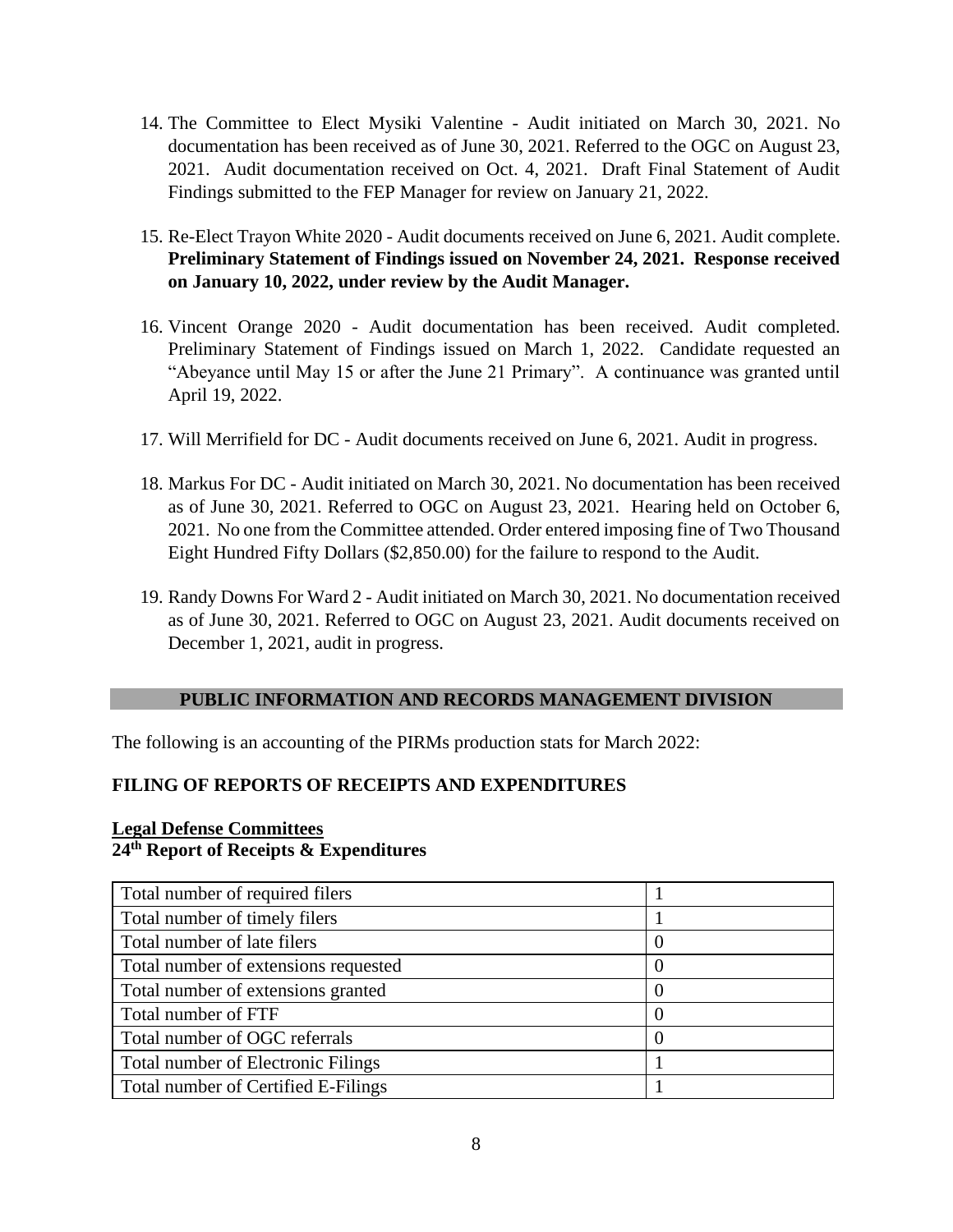## **Principal Campaign Committees & PACs March 10th Report of Receipts & Expenditures**

| Total number of required filers           | 63 (19PCC - 44PAC)   |
|-------------------------------------------|----------------------|
| Total number of timely filers             | 57 (16PCC $-41$ PAC) |
| Total number of late filers               | $3(1PCC - 2PAC)$     |
| Total number of extensions requested      | $1 (OPCC - IPAC)$    |
| Total number of extensions granted        | $1 (OPCC - IPAC)$    |
| Total number of FTF                       | $3(2PCC - 1PAC)$     |
| Total number of OGC referrals             | $6(3PCC - 3PAC)$     |
| <b>Total number of Electronic Filings</b> | 60 $(17PCC - 43PAC)$ |
| Total number of Certified E-Filings       | 60 (17PCC $-$ 43PAC) |

# **Fair Elections Program Principal Campaign Committees March 10th Report of Receipts & Expenditures**

| Total number of required filers           | 37             |
|-------------------------------------------|----------------|
| Total number of timely filers             | 35             |
| Total number of late filers               | $\theta$       |
| Total number of extensions requested      |                |
| Total number of extensions granted        |                |
| Total number of FTF                       | $\overline{2}$ |
| Total number of OGC referrals             | $\overline{2}$ |
| <b>Total number of Electronic Filings</b> | 35             |
| Total number of Certified E-Filings       | 35             |

# **Independent Expenditure Committees March 10th Report of Receipts & Expenditures**

| Total number of required filers           |          |
|-------------------------------------------|----------|
| Total number of timely filers             |          |
| Total number of late filers               |          |
| Total number of extensions requested      |          |
| Total number of extensions granted        |          |
| Total number of FTF                       |          |
| Total number of OGC referrals             | $\Omega$ |
| <b>Total number of Electronic Filings</b> | 3        |
| Total number of Certified E-Filings       |          |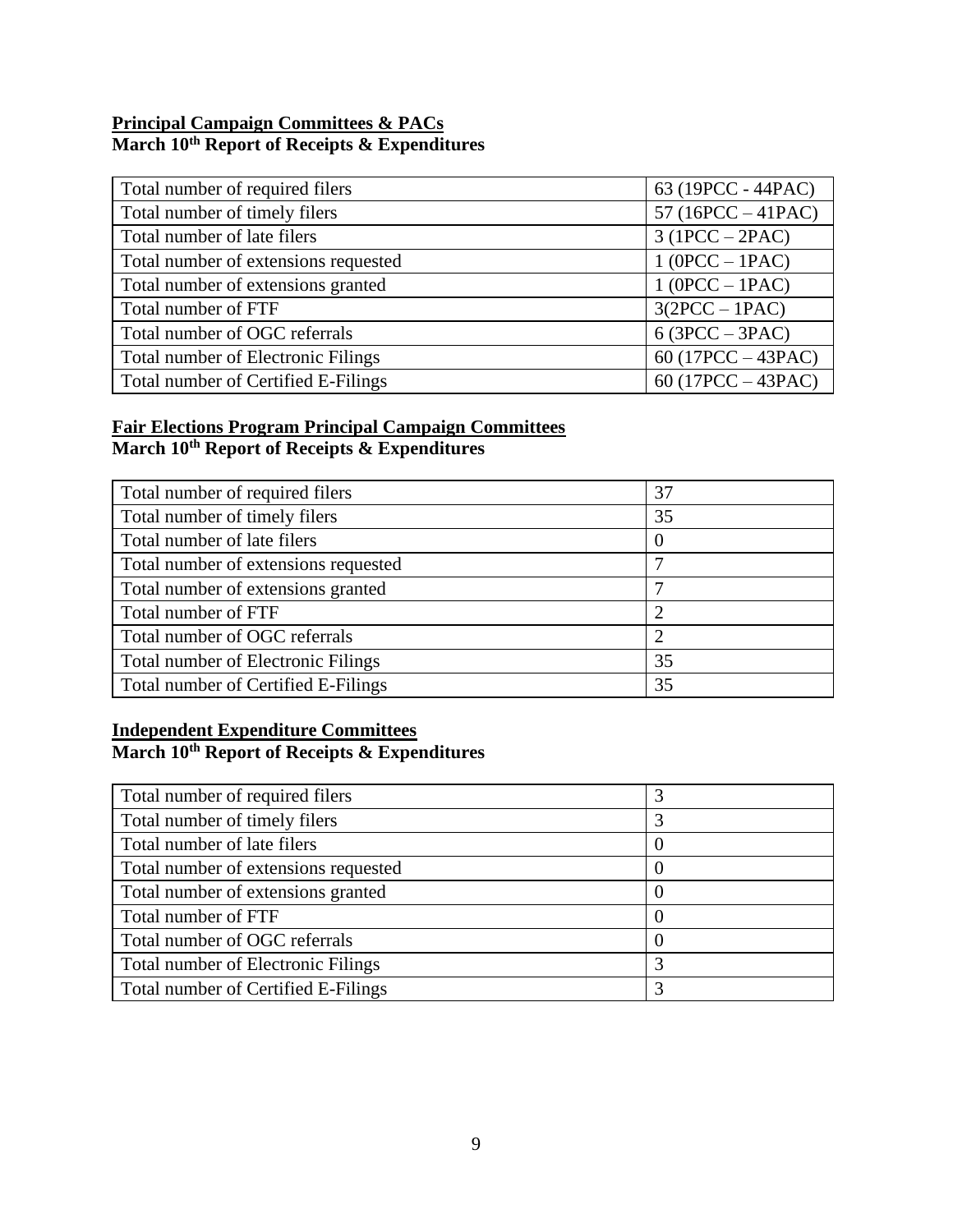### **Fair Elections Program Principal Campaign Committees March 30th Report of Receipts & Expenditures** *(Optional Report)*

| Total number of required filers           | N/A |
|-------------------------------------------|-----|
| Total number of timely filers             | 7   |
| Total number of late filers               | N/A |
| Total number of extensions requested      | N/A |
| Total number of extensions granted        | N/A |
| Total number of FTF                       | N/A |
| Total number of OGC referrals             | N/A |
| <b>Total number of Electronic Filings</b> | 7   |
| Total number of Certified E-Filings       |     |

### **NEW CANDIDATES/COMMITTEES\***

2022 Election Cycle (This is a running list for the 2022 Election Cycle of Candidate/Committee Registrations) **(March 2022 Registrations are bolded).**

# **Traditional Program Candidates (62)**

### **Primary = 59**

| Mayor                     | 5              |
|---------------------------|----------------|
| <b>Attorney General</b>   | $\overline{c}$ |
| Council, Chair            | 3              |
| Council, At-Large         | $\overline{2}$ |
| Council, Ward 1           | $\overline{0}$ |
| Council, Ward 3           | $\overline{2}$ |
| Council, Ward 5           | $\mathbf{1}$   |
| Council, Ward 6           | $\overline{0}$ |
| U.S. Shadow Rep.          | 4              |
| Nat'l Cmte Woman (Dem)    | 1              |
| At-Large, Dem State Cmte. | 12             |
| Ward 2, Dem State Cmte.   | 4              |
| Ward 3, Dem State Cmte.   | 4              |
| Ward 4, Dem State Cmte.   | 5              |
| Ward 5, Dem State Cmte.   | 1              |
| Ward 6, Dem State Cmte.   | $\overline{2}$ |
| Ward 7, Dem State Cmte.   | 3              |
| Ward 8, Dem State Cmte.   | 6              |
| Ward 3, D.C. Repub. Cmte. | $\mathbf{1}$   |
| Ward 4, D.C. Repub. Cmte. | $\mathbf{1}$   |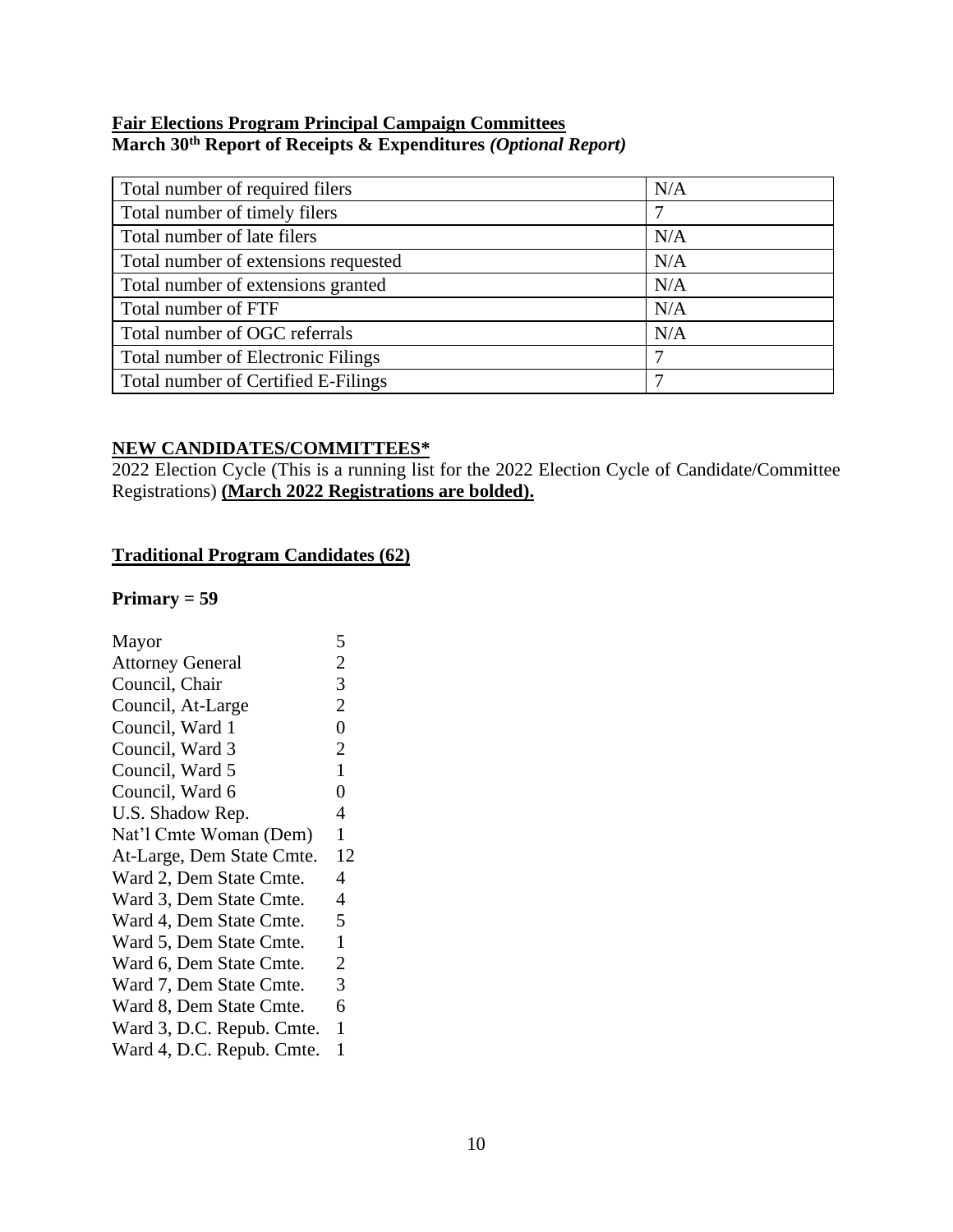#### $General = 3$

| Mayor             |  |
|-------------------|--|
| Council, At-Large |  |

#### *Office of Mayor (Primary Election)*

| James Butler     | 6/24/2021 |
|------------------|-----------|
| Corren Brown     | 8/23/2021 |
| Michael Campbell | 10/1/2021 |
| Lori Furstenberg | 12/3/2021 |
| Stacia Hall      | 2/24/2022 |

# *Office of Mayor (General Election)*

| <b>Barbara Summers</b> | 6/25/2019 |
|------------------------|-----------|
| <b>Rodney Grant</b>    | 7/6/2021  |

#### *Office of Attorney General (Primary Election)* Karl Racine 3/12/2020 Bruce Spiva 11/16/2021

## *Office of Council Chair (Primary Election)*

| Phil Mendelson | 5/5/2021  |
|----------------|-----------|
| Calvin Gurley  | 2/4/2022  |
| Nathan Derenge | 2/16/2022 |

#### *Office of the Council, At-Large (Primary Election)* Jennifer Muhammad 2/23/2022 **Paul Trantham 3/2/2022**

*Office of the Council, At-Large (General Election)* Fred Hill 8/31/2021

*Office of the Council, Ward 1 (Primary Election)* No Candidates

*Office of the Council, Ward 3 (Primary Election)* Deirdre Brown 2/3/2022 **Henry Cohen 3/24/2022**

*Office of the Council, Ward 5 (Primary Election)* Art Lloyd 2/16/2022

*Office of the Council, Ward 6 (Primary Election)* No Candidates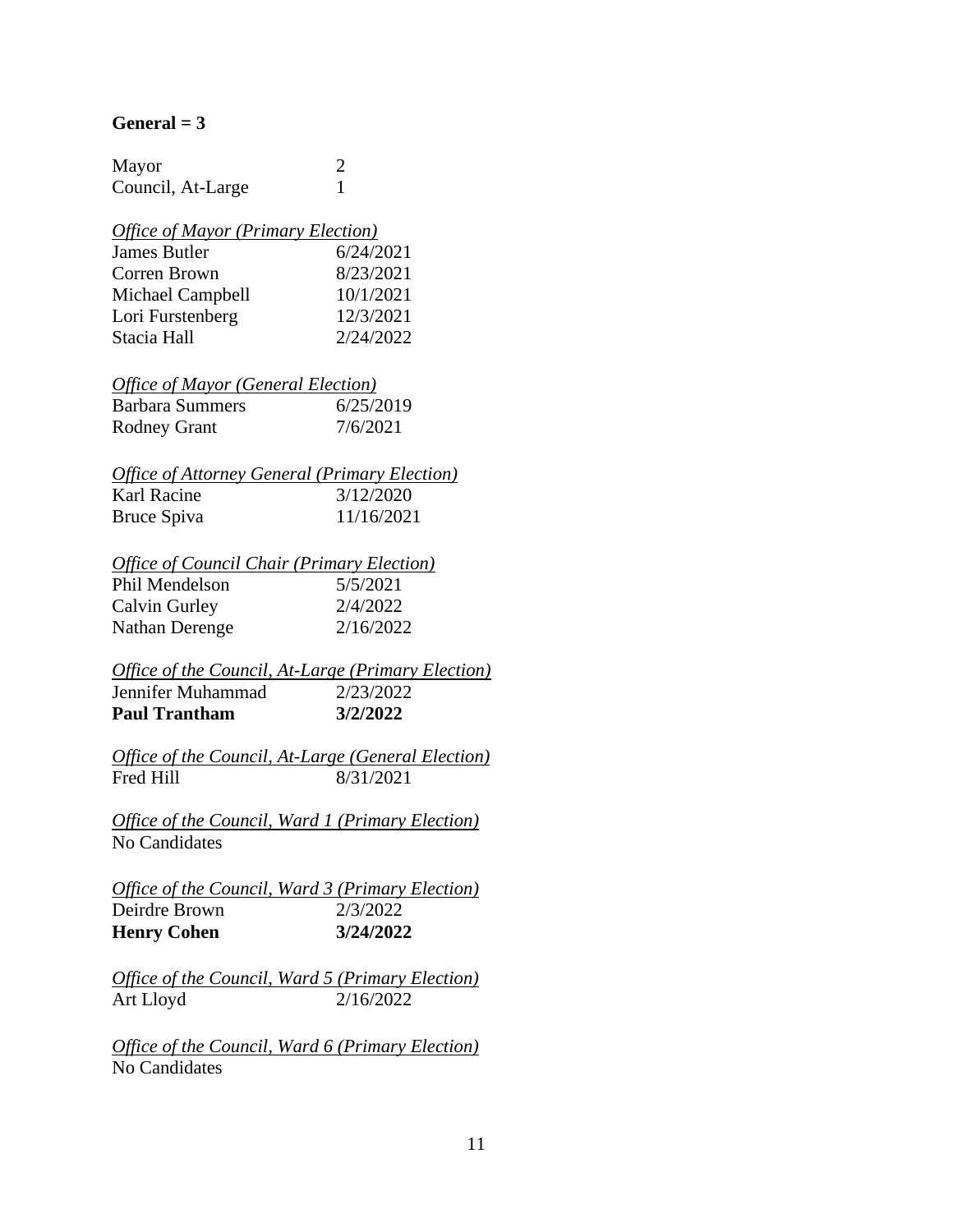| Office of U.S. Shadow Representative (Primary Election) |  |
|---------------------------------------------------------|--|
|---------------------------------------------------------|--|

| Adeoye Owolewa      | 5/11/2021 |
|---------------------|-----------|
| <b>Harry Thomas</b> | 2/3/2022  |
| Kirk Hope           | 2/4/2022  |
| Linda Gray          | 2/10/2022 |

*Office of National Committeewoman, D.C. Democratic State Cmte. (Primary Election)* Denise Reed 2/18/2022

*Office of At-Large, D.C. Democratic State Committee (Primary Election)*

| James Bubar           | 2/23/2022 |
|-----------------------|-----------|
| John Green            | 2/23/2022 |
| Matt LaFortune        | 2/23/2022 |
| Janes Syndor          | 2/23/2022 |
| Keith H. Towery       | 2/23/2022 |
| <b>Charles Wilson</b> | 2/23/2022 |
| Maria P. Corrales     | 2/23/2022 |
| Patricia Elwood       | 2/23/2022 |
| Linda L. Gray         | 2/23/2022 |
| Dionna M. Lewis       | 2/23/2022 |
| Monica Roache         | 2/23/2022 |
| Andria Thomas         | 2/23/2022 |

*Office of Ward 2, D.C. Democratic State Committee (Primary Election)*

| <b>John Fanning</b>           | 3/25/2022 |
|-------------------------------|-----------|
| <b>Brian Romanowski</b>       | 3/24/2022 |
| <b>Janice Ferebee</b>         | 3/25/2022 |
| <b>Margaret E. Roggensack</b> | 3/24/2022 |

#### *Office of Ward 3, D.C. Democratic State Committee (Primary Election)*

| <b>Hugh Allen</b>        | 3/7/2022 |
|--------------------------|----------|
| <b>Michael Haresign</b>  | 3/4/2022 |
| <b>Elizabeth Mitchel</b> | 3/4/2022 |
| <b>Shelley Tomkin</b>    | 3/4/2022 |

*Office of Ward 4, D.C. Democratic State Committee (Primary Election)* **Charles Gaither 3/24/2022**

| <b>Renee Bowser</b>  | 3/1/2022 |
|----------------------|----------|
| <b>Paul Johnson</b>  | 3/1/2022 |
| <b>Antoine Kirby</b> | 3/1/2022 |
| <b>Anne Strauss</b>  | 3/1/2022 |

*Office of Ward 5, D.C. Democratic State Committee (Primary Election)* **Timothy Thomas 3/28/2022**

*Office of Ward 6, D.C. Democratic State Committee (Primary Election)*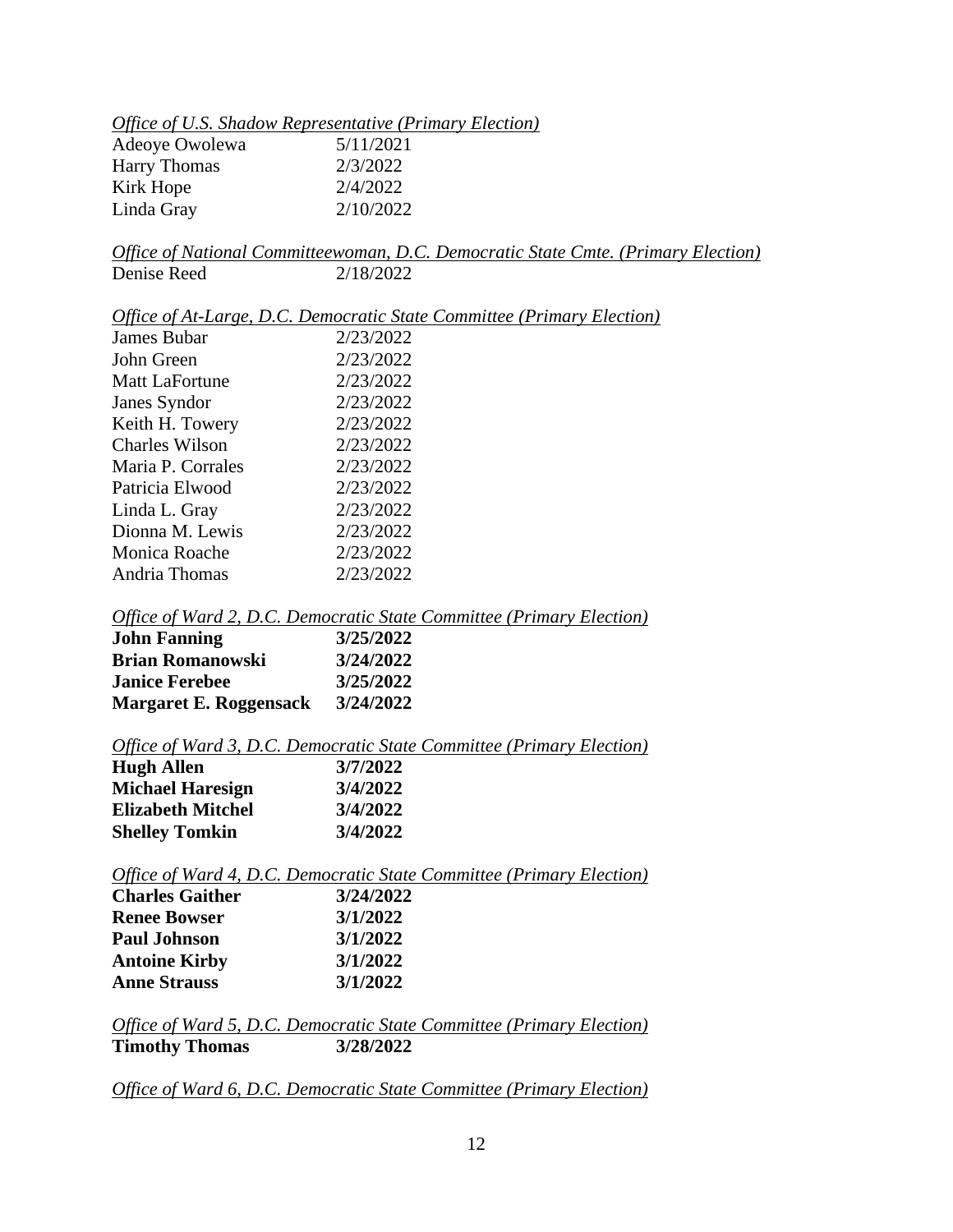| <b>Frank Avery</b> | 3/29/2022 |
|--------------------|-----------|
| Dorinda White      | 3/30/2022 |

|                        | Office of Ward 7, D.C. Democratic State Committee (Primary Election) |  |
|------------------------|----------------------------------------------------------------------|--|
| <b>Dorothy Douglas</b> | 3/22/2022                                                            |  |
| Sirraya Gant           | 3/23/2022                                                            |  |
| <b>Jimmie Williams</b> | 3/30/2022                                                            |  |

*Office of Ward 8, D.C. Democratic State Committee (Primary Election)*

| <b>David Meadows</b>      | 3/30/2022 |  |
|---------------------------|-----------|--|
| <b>Wanda D. Lockridge</b> | 3/30/2022 |  |
| <b>Anthony Muhammad</b>   | 3/30/2022 |  |
| <b>Joseph Johnson</b>     | 3/30/2022 |  |
| <b>Regina Pixley</b>      | 3/30/2022 |  |
| <b>Sandra Williams</b>    | 3/30/2022 |  |

*Office of Ward 3, D.C. Republican Cmte. (Primary Election)* **Karl Von Batten 3/15/22**

*Office of Ward 4, D.C. Republican Cmte. (Primary Election)* Nicolle Lyon 2/17/2022 **Fair Elections Program Candidates (42)**

## **Primary = 37**

| Mayor                   |   |
|-------------------------|---|
| <b>Attorney General</b> |   |
| Council, Chair          |   |
| Council, At-Large       |   |
| Council, Ward 1         |   |
| Council, Ward 3         | g |
| Council, Ward 5         |   |
| Council, Ward 6         |   |

# $General = 5$

| Council, At-Large |  |
|-------------------|--|
| SBOE, Ward 1      |  |
| SBOE, Ward 5      |  |

|  |  |  |  |  |  |  | <b>Office of Mayor (Primary Election)</b> |
|--|--|--|--|--|--|--|-------------------------------------------|
|--|--|--|--|--|--|--|-------------------------------------------|

| Robert White         | 10/13/2021 |
|----------------------|------------|
| <b>Muriel Bowser</b> | 11/4/2021  |
| <b>Trayon White</b>  | 11/12/2021 |
| <b>Andre Davis</b>   | 12/3/2021  |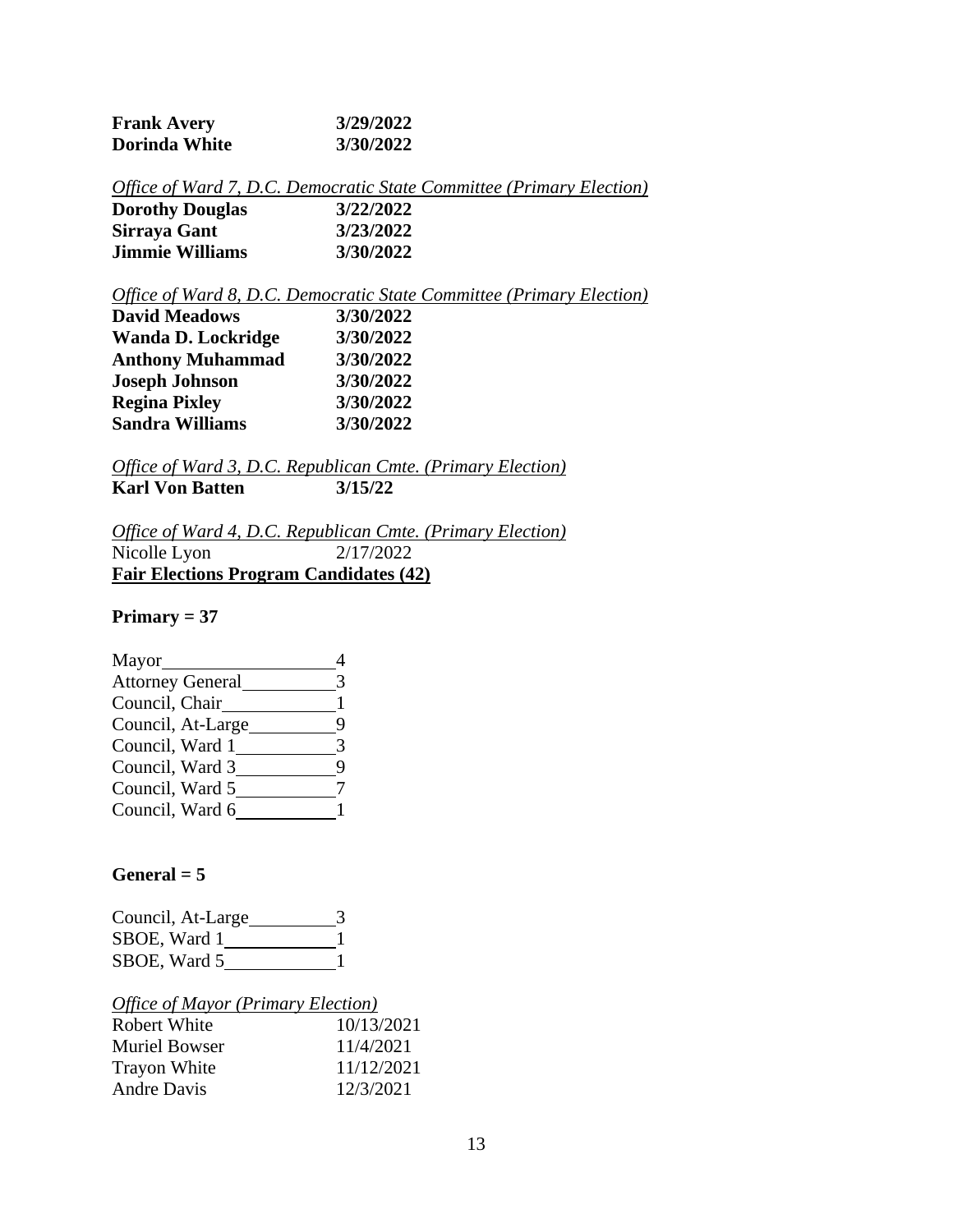# *Office of Attorney General (Primary Election)*

| Ryan Jones      | 4/25/2021  |
|-----------------|------------|
| Kenyan McDuffie | 10/26/2021 |
| Brian Schwalb   | 12/13/2021 |

# *Office of Council Chair (Primary Election)* Erin Palmer 8/17/2021

# *Office of the Council, At-Large (Primary Election)*

| <b>Sharece Crawford</b> | 9/3/2021   |
|-------------------------|------------|
| Leniqua Dominique       | 10/1/2021  |
| Nate Fleming            | 10/20/2021 |
| Lisa Gore               | 11/4/2021  |
| Dexter Williams         | 11/10/2021 |
| <b>Bradley Thomas</b>   | 11/15/2021 |
| Anita Bonds             | 11/16/2021 |
| Giuseppe Niosi          | 12/2/2021  |
| Ambrose Lane            | 12/16/2021 |

# *Office of the Council, At-Large (General Election)*

| <b>Graham McLaughlin</b> | 3/17/2022 |
|--------------------------|-----------|
| Elissa Silverman         | 3/18/2022 |
| <b>Karim D. Marshall</b> | 3/25/2022 |

# *Office of the Council, Ward 1 (Primary Election)*

| Brianne Nadeau | 9/14/2021 |
|----------------|-----------|
| Sabel Harris   | 12/2/2021 |
| Salah Czapary  | 2/9/2022  |

# *Office of the Council, Ward 3 (Primary Election)*

| David Krucoff         | 11/29/2021 |
|-----------------------|------------|
| Monika Nemeth         | 1/26/2022  |
| Tricia Duncan         | 2/15/2022  |
| <b>Matthew Frumin</b> | 2/15/2022  |
| <b>Phil Thomas</b>    | 2/22/2022  |
| Benjamin Bergmann     | 2/27/2022  |
| <b>Eric Goulet</b>    | 3/1/2022   |
| <b>Beau Finley</b>    | 3/4/2022   |
| <b>Monte Monash</b>   | 3/15/2022  |

#### *Office of the Council, Ward 5 (Primary Election)*

| Gordon Fletcher             | 7/13/2021  |
|-----------------------------|------------|
| <b>Zachary Parker</b>       | 8/30/2021  |
| <b>Faith Gibson Hubbard</b> | 9/28/2021  |
| Vincent Orange              | 10/29/2021 |
| <b>Harry Thomas</b>         | 11/9/2021  |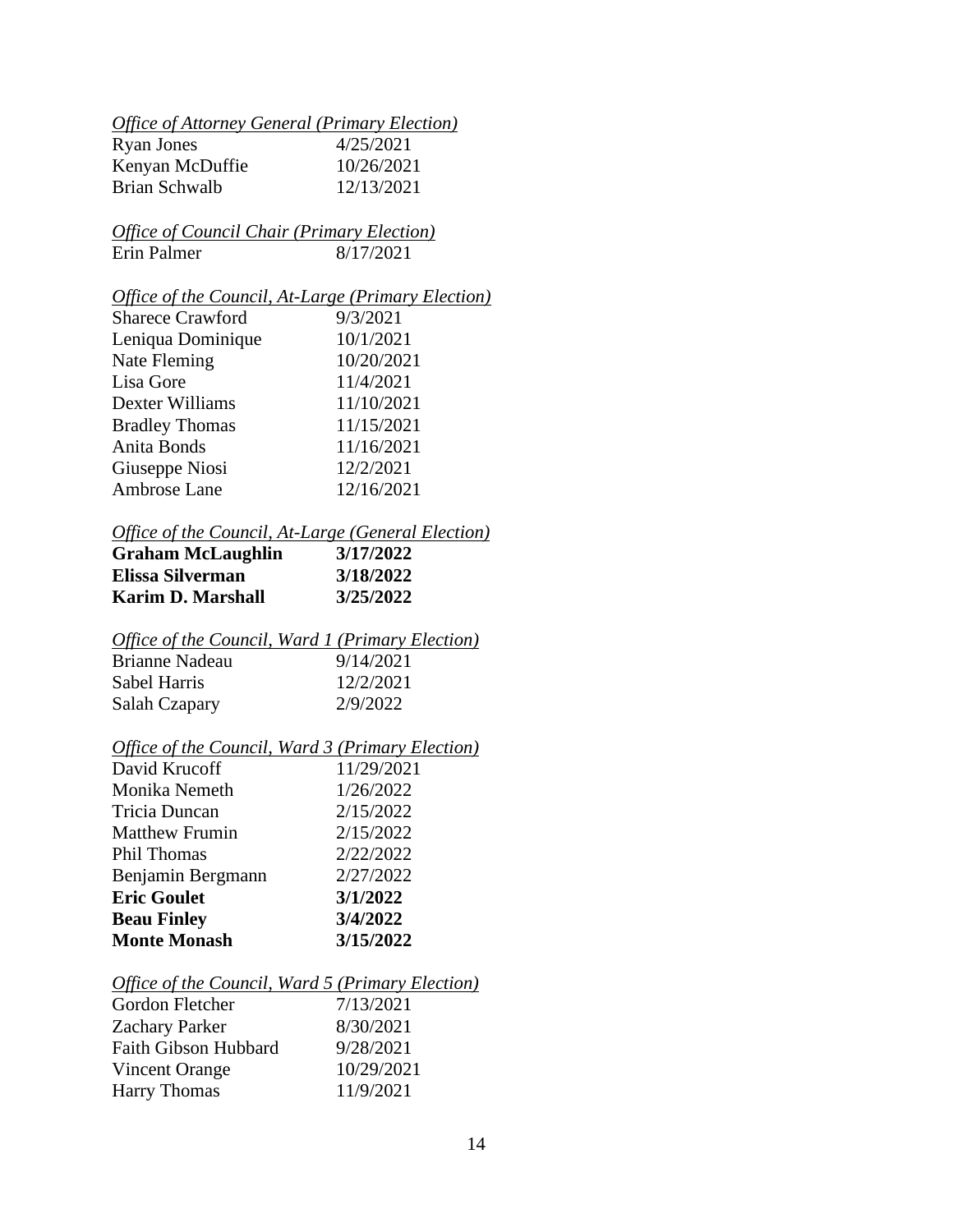Gary Johnson 12/8/2021 Kathy Henderson 2/4/2022

*Office of the Council, Ward 6 (Primary Election)* Charles Allen 10/12/2021

*Office of the State Board of Education, Ward 1 (General Election)* **Isabella S. Pimienta 3/14/2022**

*Office of the State Board of Education, Ward 5 (General Election)* **Carisa S. Beatty 3/30/2022**

### **Initiative Committees (4)**

| Elizabeth Davis Education Equity Pathway<br>Policy Act of 2022: | Registration Date: 4/23/2021 |
|-----------------------------------------------------------------|------------------------------|
| DC Committee to Build a Better Restaurant Industry:             | Registration Date: 6/21/2021 |
| The Black Autonomy Movement:                                    | Registration Date: 7/12/2021 |
| No to I82                                                       | Registration Date: 2/18/2022 |

## **Candidates & Treasurers who have completed the OCF Entrance Conference Presentation for March 2022 (38)**

- 1. Ben Bergmann /Candidate for Ward 3 Council
- 2. Max A. Bergmann/Treasurer, Ben for Ward 3
- 3. Beau Finley/Candidate for Ward 3 Council
- 4. Adam Kezsbom/Treasurer, Beau Finley for Ward 3
- 5. Salah Czapary/Candidate for Ward 1 Council
- 6. Erick Regensburg/Treasurer, Cmte. to Elect Salah V. Czapary
- 7. Eric Goulet/Candidate for Ward 3 Council
- 8. Osazee Imadojemu/Treasurer, Eric Goulet for Ward 3
- 9. Natasha Watkins/Treasurer, Friends of Monte for Ward 3
- 10. Graham McLaughlin/Candidate for At-Large Council
- 11. Kelly Lynch/Treasurer/Graham for DC
- 12. Monika Nemeth/Candidate for Ward 3 Council
- 13. Kathy Henderson/Candidate for Ward 5 Council
- 14. Kathy Henderson/Treasurer, Our Committee to Elect Kathy Henderson
- 15. Janna Huynh/Treasurer, Isa 4 Ward 1
- 16. Harry Thomas/Candidate for U.S. Shadow Representative
- 17. Diane Thomas/Treasurer, Harry "Tommy" Thomas Works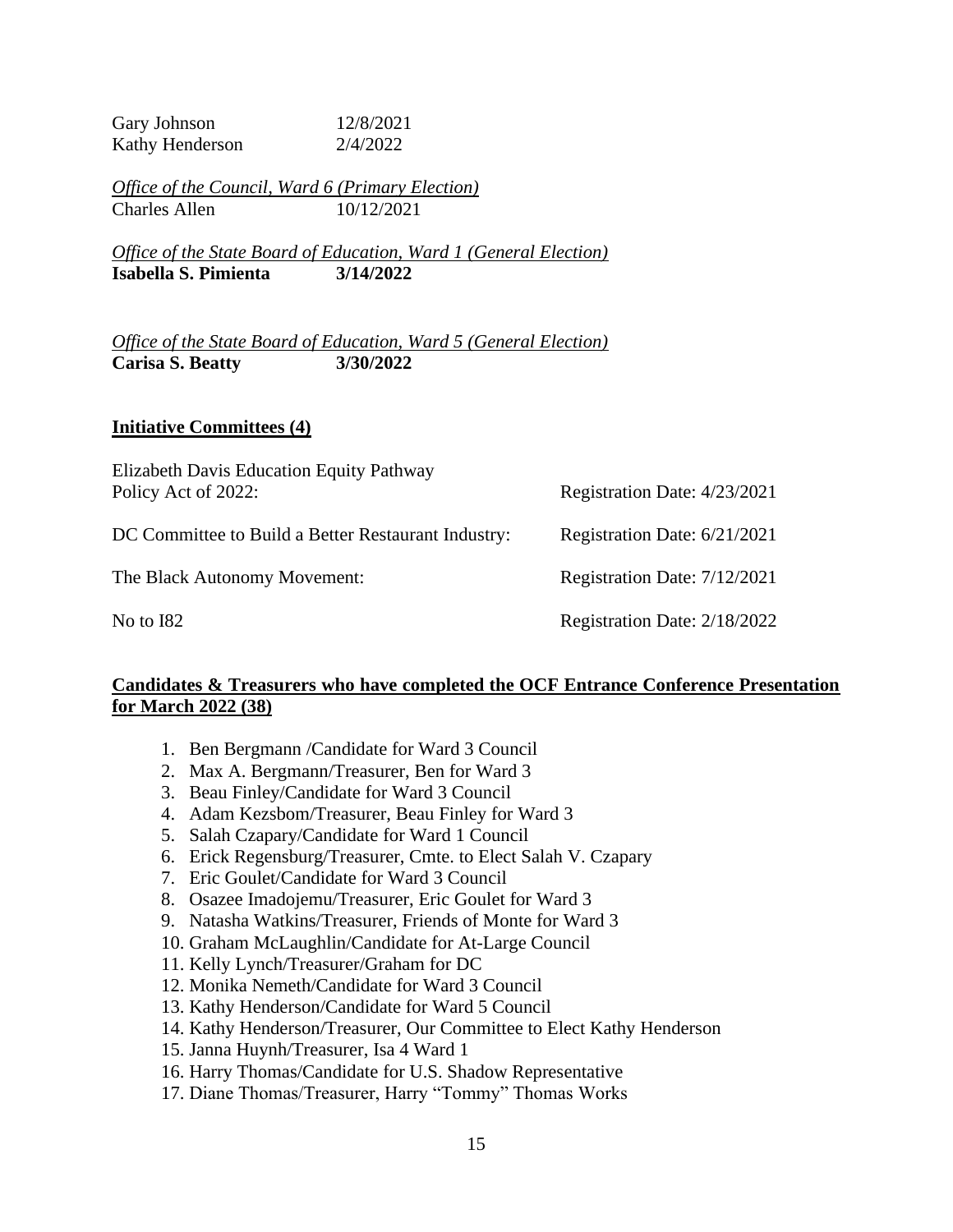- 18. Stacia Hall/Candidate for Mayor
- 19. Stacia Hall/Treasurer, Stacia 2022
- 20. Charles Wilson/Candidate for At-Large D.C. Democratic State Cmte.
- 21. Derek Ford/Treasurer, Democrats United (Slate Cmte.
- 22. James Bubar/Candidate for At-Large D.C. Democratic State Cmte.
- 23. Linda Gray/Candidate for At-Large D.C. Democratic State Cmte.
- 24. Matt LaFortune/Candidate for At-Large D.C. Democratic State Cmte.
- 25. Andria Thomas/Candidate for At-Large D.C. Democratic State Cmte.
- 26. Dionna Lewis/Candidate for At-Large D.C. Democratic State Cmte.
- 27. James Syndor/Candidate for At-Large D.C. Democratic State Cmte.
- 28. John Green/Candidate for At-Large D.C. Democratic State Cmte.
- 29. Monica Roache/Candidate for At-Large D.C. Democratic State Cmte.
- 30. Renee Bowser/Candidate for Ward 4 D.C. Democratic State Cmte.
- 31. Paul Johnson/Candidate for Ward 4 D.C. Democratic State Cmte.
- 32. Anne Strauss/Candidate for Ward 4 D.C. Democratic State Cmte.
- 33. Antoine Kirby/Candidate for Ward 4 D.C. Democratic State Cmte.
- 34. Paul Trantham/Candidate At-Large D.C. Council
- 35. Calvin Gurley/Candidate for Council Chair
- 36. Charmaine Davis/Treasurer, Decision Gurley Chairman
- 37. Sam LeBlanc/Treasuer, NO to I82 (Initiative committee)
- 38. Robert Price/Treasurer, Elissa for DC

#### **REFERRALS TO THE OFFICE OF THE GENERAL COUNSEL**

*Failure to Timely File the March 10th Report of Receipts & Expenditures(8)*

#### **Principal Campaign Continuing Committees (3)**

Stacia 2022 Harry "Tommy" Thomas Works Stacia Hall, Treasurer and Electronic Communications of the Diane Thomas, Treasurer

Paul Trantham for Member At-Large Cedrece Watson, Treasurer

#### **Fair Elections Committees (2)**

Stacia Hall 2022 Our Committee to Elect Kathy Henderson Stacia Hall, Treasurer **Kathy Henderson**, Treasurer

#### **Political Action Committees (3)**

Greater Wash. DC Insurance & Financial Advisors PAC DC LP PAC Matthew Grace, Treasurer J.V. LaBeaume, Treasurer

Economic & Protection Party Margaret Smith, Treasurer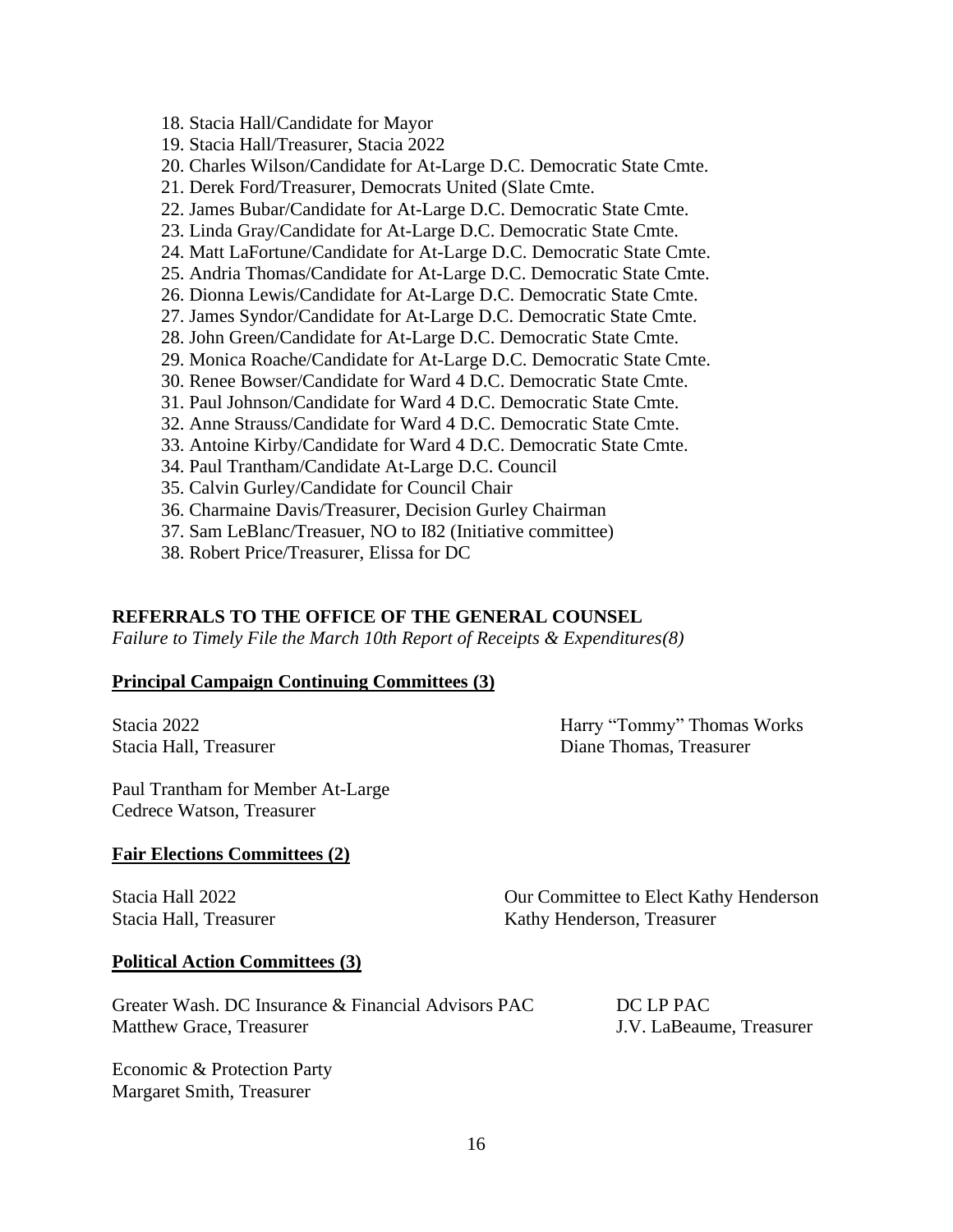# **REPORTS ANALYSIS AND AUDIT DIVISION**

The following is an accounting of the RAAD's production stats for March 2022:

# **DESK REVIEWS (95) AND OTHER ACTIVITIES**

|                                                                                         | 52               |
|-----------------------------------------------------------------------------------------|------------------|
|                                                                                         | $\Omega$         |
|                                                                                         | $\overline{0}$   |
|                                                                                         | 39               |
|                                                                                         | $\theta$         |
|                                                                                         | $\boldsymbol{0}$ |
|                                                                                         | $\Omega$         |
|                                                                                         | 2                |
|                                                                                         | 0                |
|                                                                                         | $\left( \right)$ |
|                                                                                         | $\left( \right)$ |
|                                                                                         |                  |
|                                                                                         |                  |
|                                                                                         | 15               |
|                                                                                         | $\Omega$         |
|                                                                                         | 19               |
|                                                                                         | $\Omega$         |
| Candidate/Treasurer Consultations After First Filing (Spiva for DC AG, Rodney Grant for |                  |
|                                                                                         | 2                |
|                                                                                         | 3                |
| Cases Referred for Contributions with Same Address and Similar Signatures               | 0                |
|                                                                                         |                  |
|                                                                                         | 2                |
|                                                                                         | 0                |
|                                                                                         | 5                |
|                                                                                         | 0                |
|                                                                                         | 0                |
|                                                                                         | 0                |

# **AUDITS ISSUED**

• None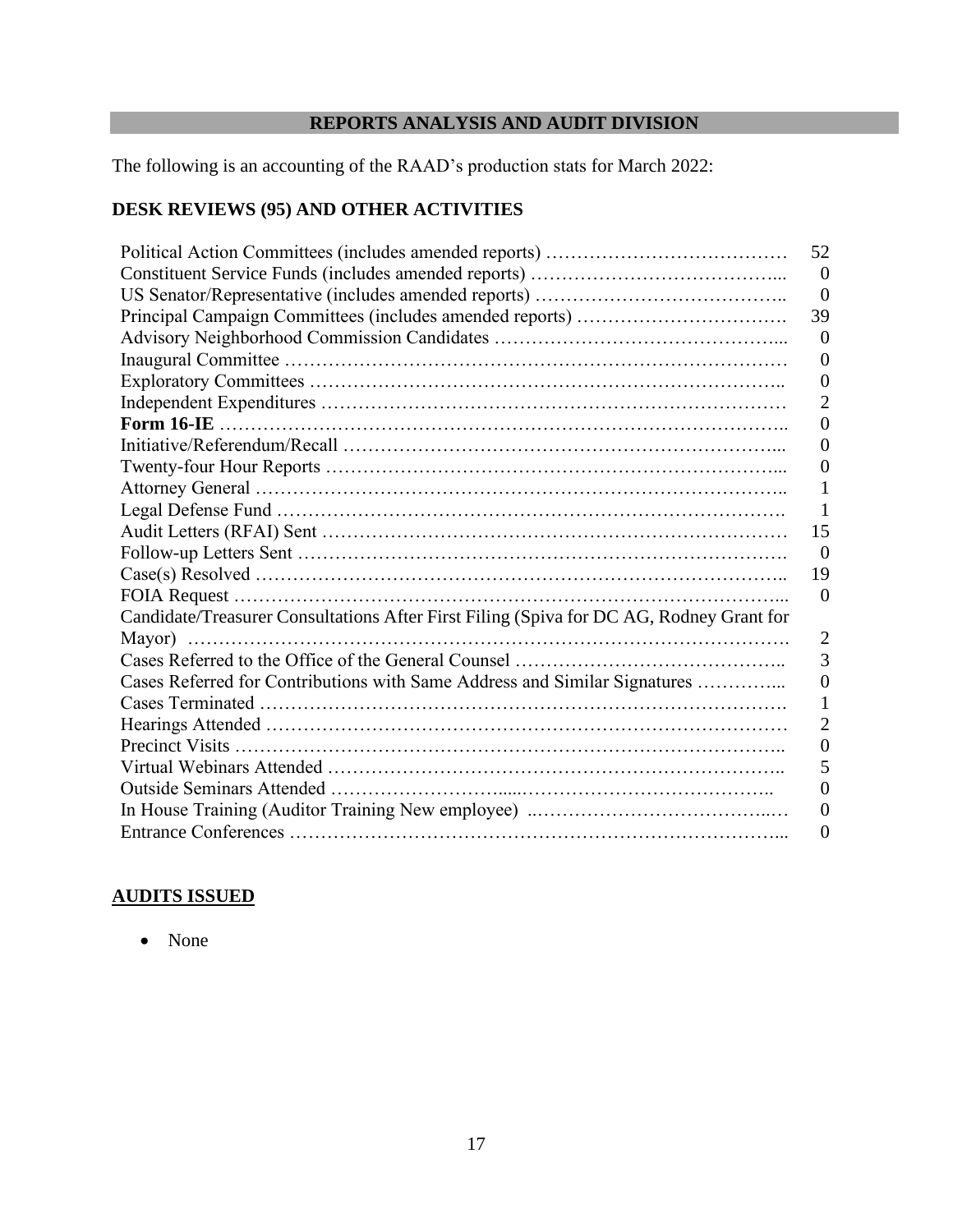# **ONGOING AUDITS**

# *Candidates in the Upcoming 2022 Election (January 31, 2022 Report)*

**Note:** The Audit Notification Letters for the campaign operations of the following Principal Campaign Committees were issued on February 11, 2022, with a due date of March 7, 2022, for the submission of the financial records.

- Spiva for DC AG Initiated March 7, 2022. **Audit Fieldwork is complete** (March 25, 2022). Submitted to Audit Manager for review.
- Rodney Grant for Mayor Initiated March 7, 2022. **The Preliminary Draft Statement of Findings was issued on March 24, 2022.**
- Corren Brown for Mayor Initiated March 9, 2022. **Audit Fieldwork is complete** (March 25, 2022). Submitted to Audit Manager for review.
- Fred Hill 4 Council At-Large **Referred to the OCF General Counsel (March 17, 2022) for failure to provide audit records per Audit Notification Letter.**

# *Candidates in the Upcoming 2022 Election (March 10, 2022 Report)*

**Note:** The Audit Notification Letters for the campaign operations of the following Principal Campaign Committees were issued on March 24, 2022, with a due date of April 11 2022, for the submission of the financial records.

- Campbell for Mayor
- Lauren Rogers for Wd5

# *Political Action Committees – January 31, 2022 Report*

**Note:** The Audit Notification Letters were issued on February 25, 2022 with a due date for the financial records of March 14, 2022.

- Metro DC Democratic Socialist of America Solidarity DC PAC **Referred to the OCF General Counsel (March 25, 2022) for failure to provide audit records per Audit Notification Letter**.
- DC Statehood Green Party Initiated March 17, 2022. **Audit Fieldwork is complete** (March 25, 2022). Submitted to Audit Manager for review.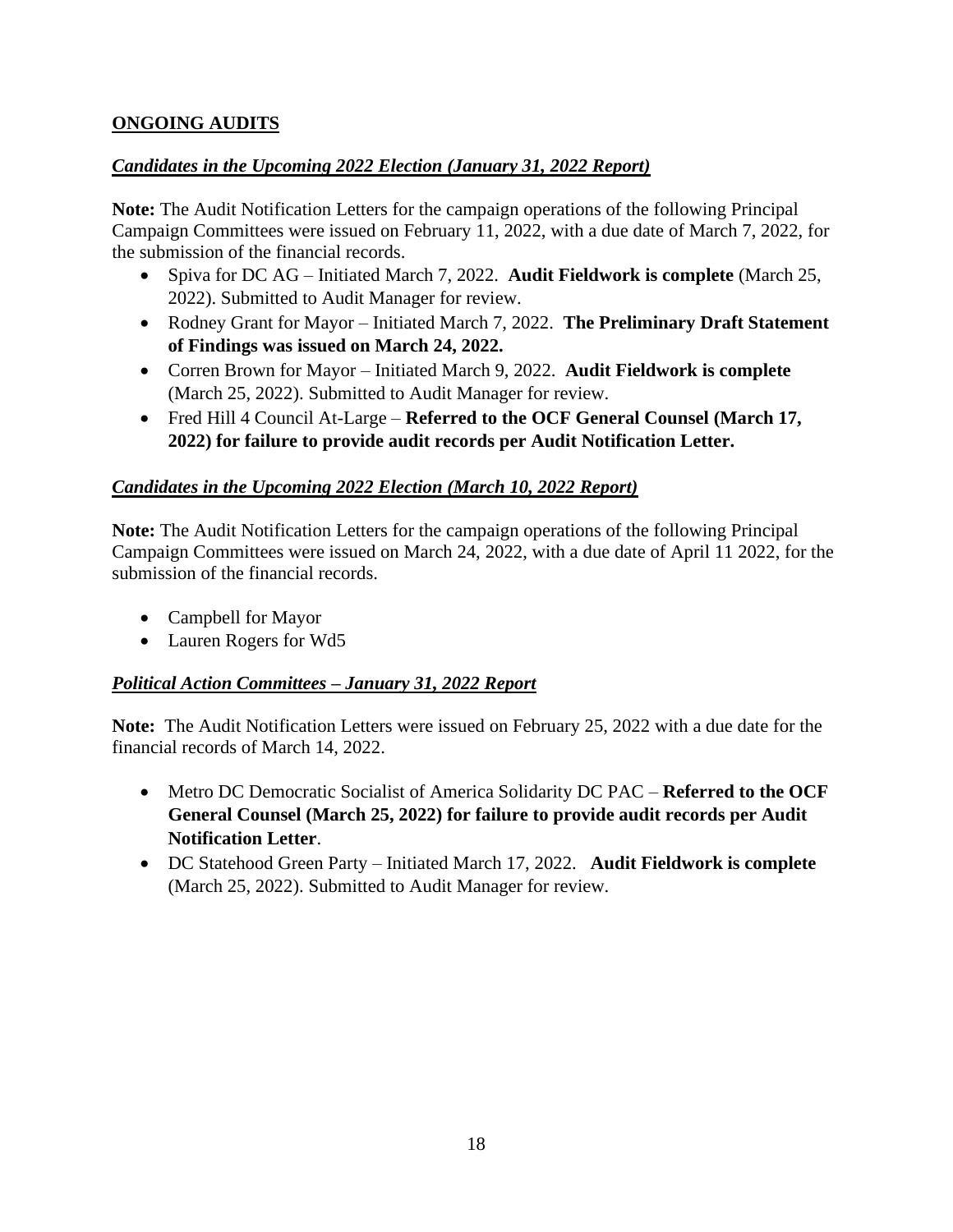# **OFFICE OF THE GENERAL COUNSEL**

|                         | January | February | March            | April | May | June |  |
|-------------------------|---------|----------|------------------|-------|-----|------|--|
| <b>Opinion Request</b>  |         |          | $\boldsymbol{0}$ |       |     |      |  |
| Received                |         |          |                  |       |     |      |  |
| <b>Opinion Request</b>  |         |          | $\boldsymbol{0}$ |       |     |      |  |
| Completed               |         |          |                  |       |     |      |  |
| Complaints              |         |          | $\overline{0}$   |       |     |      |  |
| Received                |         |          |                  |       |     |      |  |
| <b>Internal Queries</b> |         |          | $\boldsymbol{0}$ |       |     |      |  |
|                         |         |          |                  |       |     |      |  |
| Preliminary             |         |          | $\boldsymbol{0}$ |       |     |      |  |
| Investigations          |         |          |                  |       |     |      |  |
| Initiated               |         |          |                  |       |     |      |  |
| Preliminary             |         |          | $\overline{0}$   |       |     |      |  |
| Investigations          |         |          |                  |       |     |      |  |
| Orders Issued           |         |          |                  |       |     |      |  |
| Full                    |         |          | $\boldsymbol{0}$ |       |     |      |  |
| Investigations          |         |          |                  |       |     |      |  |
| Initiated               |         |          |                  |       |     |      |  |
| Full                    |         |          | $\overline{0}$   |       |     |      |  |
| Investigations          |         |          |                  |       |     |      |  |
| Orders Issued           |         |          |                  |       |     |      |  |
| Informal                |         |          | 11               |       |     |      |  |
| Hearings                |         |          |                  |       |     |      |  |
| Referred                |         |          |                  |       |     |      |  |
| Informal                |         |          | $\overline{4}$   |       |     |      |  |
| Hearings                |         |          |                  |       |     |      |  |
| Completed               |         |          |                  |       |     |      |  |
| Informal                |         |          | $4*$             |       |     |      |  |
| Hearings                |         |          |                  |       |     |      |  |
| Orders Issued           |         |          |                  |       |     |      |  |
| Petitions for           |         |          | 9                |       |     |      |  |
| Enforcement             |         |          |                  |       |     |      |  |
| Referrals to BOE        |         |          |                  |       |     |      |  |

# 2022 MONTHLY IN-TAKE/OUTPUT REPORT

\*This figure represents 4 orders in which a total of \$2,150.00 in fines was imposed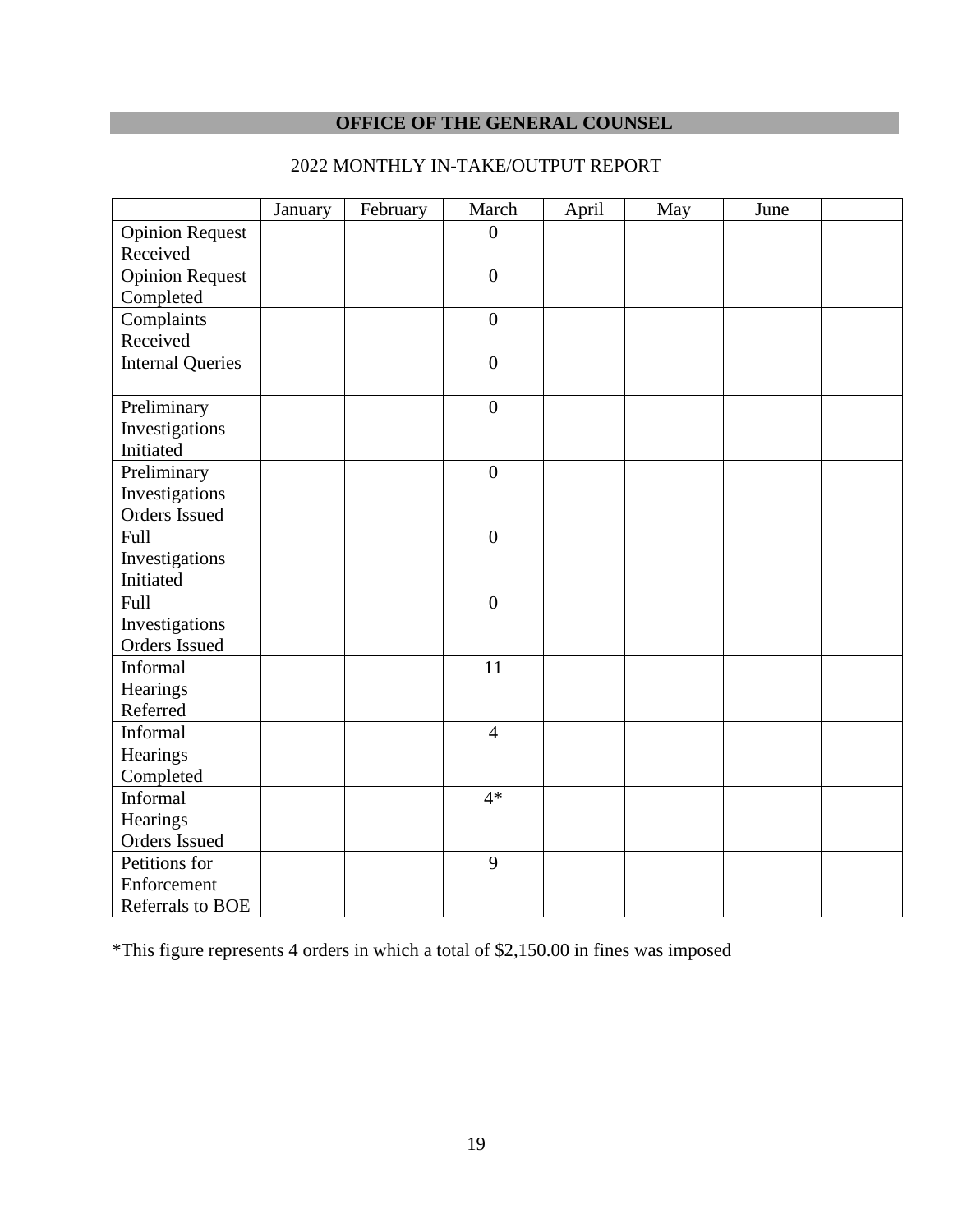Board Statistics for March 2022 Board Meeting April 6, 2022

## **PIRM**

| PCC                             |                       |  |
|---------------------------------|-----------------------|--|
| PAC's                           | 3                     |  |
| ANC's                           |                       |  |
| 500 Exemption                   |                       |  |
| <b>Constituent Services</b>     |                       |  |
| Statehood Fund                  |                       |  |
| Initiatives                     |                       |  |
| Referendum                      |                       |  |
| Independent Expenditure         |                       |  |
| <b>Fair Elections Committee</b> | $\mathcal{D}_{\cdot}$ |  |
|                                 |                       |  |
| n 1 1 n                         |                       |  |

# **RAAD**

|    | <b>PCC</b>                    |                       |         |
|----|-------------------------------|-----------------------|---------|
|    | PAC's                         | $\mathcal{D}_{\cdot}$ |         |
|    | <b>Constituent Services</b>   |                       |         |
|    | Statehood Fund                |                       |         |
|    | 1. Notices of Hearings        | 40                    |         |
|    | <b>First Notices</b>          | 39                    |         |
|    | <b>Second Notices</b>         | 1                     |         |
|    | 2. Notices and Orders Vacated | $\mathbf{\Omega}$     |         |
| 3. | <b>Hearings Conducted</b>     | $\mathbf{\Omega}$     |         |
| 4. | Orders which imposed          |                       |         |
|    | fines                         |                       |         |
|    | 5. Fines imposed              | \$2,150.00            |         |
|    |                               | <b>ደ1 ኃ00 00</b>      | Conital |

| \$1,200.00 | <b>Capital Stonewall Democrats</b> |
|------------|------------------------------------|
| \$250.00   | D.C. Libertarian Party             |
| \$600.00   | Oye 4 Representative 2022          |
| \$100.00   | Harry "Tommy" Thomas Works         |

Fines collected \$100.00 Harry "Tommy" Thomas Works

- 6. Investigations completed 0 Orders issued
- 7. Petitions for Enforcement 9
- 8. Outstanding Fines To be Determined\*